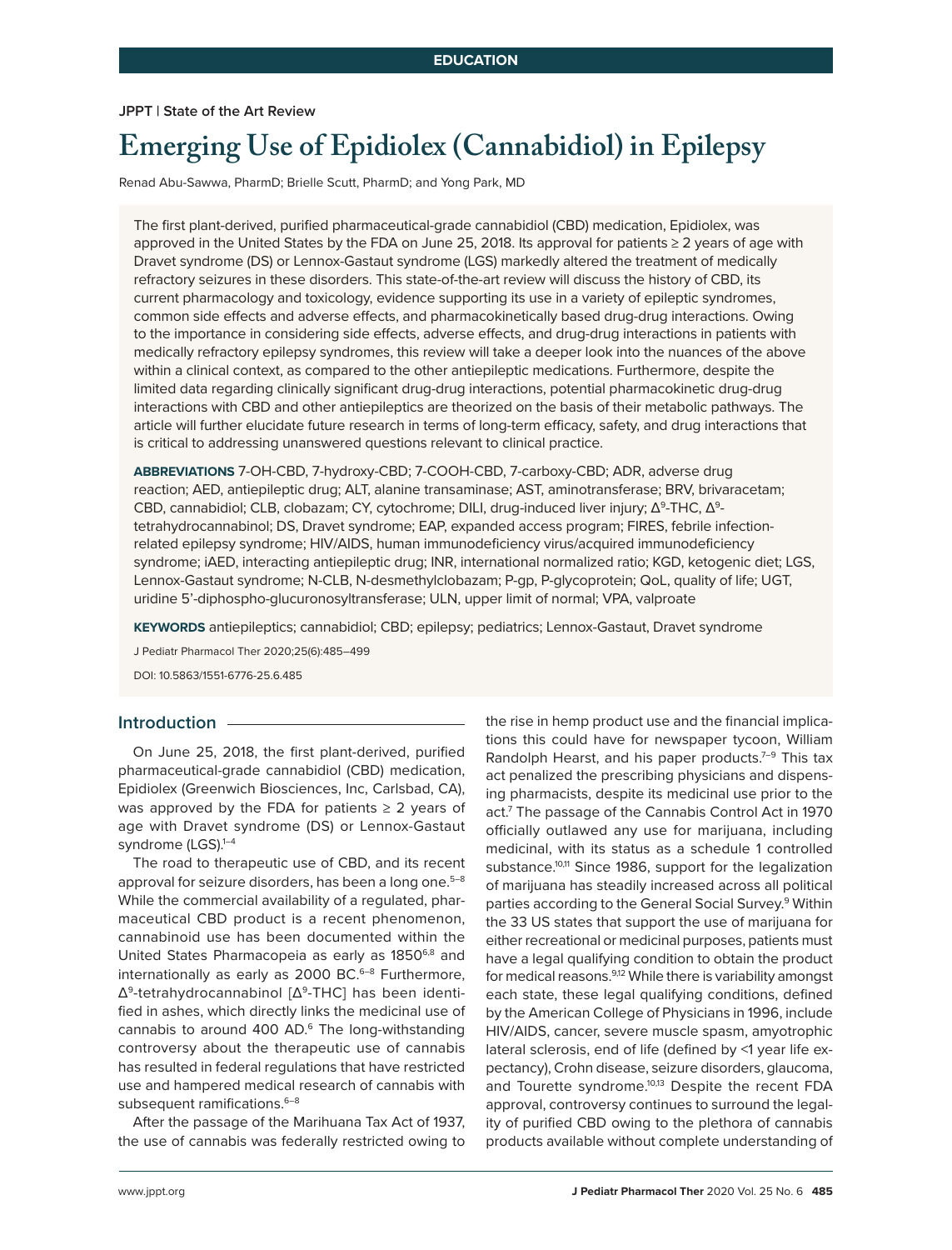the appropriate terminology.<sup>14</sup>

As the use of medical marijuana has increased, specifically in seizure disorders, the distinction between the various compounds, or phytocannabinoids, within marijuana plants has become more clearly defined.<sup>6,13,15</sup> Phytocannabinoids are a class of compounds derived from the plants *Cannabis sativa*, *Cannabis ruderalis*, and Cannabis indica.<sup>11</sup> These compounds can be psychoactive or non-psychoactive.6,11 The most well-known, psychoactive phytocannabinoid is  $\Delta^9$ -THC, which exerts various therapeutic and non-therapeutic effects through its interaction with CB<sub>1</sub> receptors; however, CBD, the most well-known non-psychoactive phytocannabinoid, has a low affinity for both  $\texttt{CB}\xspace_{\scriptscriptstyle{1}}$  and  $\texttt{CB}\xspace_{\scriptscriptstyle{2}}$ receptors.6,11,13 While both compounds have therapeutic properties, purified CBD may have a more favorable role for some indications owing to absence of the psychoactive effects noted with the other cannabinoid compounds.3,4,16 While CBD is known to exhibit antiepileptic properties, it may possess anti-inflammatory and antioxidant activity despite having a low affinity for the CB<sub>1</sub> and CB<sub>2</sub> receptors. $^{6,17}$  While the mechanism for the anticonvulsant activity is still largely unknown, it is theorized to reduce seizure severity and frequency in a multifactorial fashion through the modulation of serotonin, gamma-amino butyric acid, T-type calcium channels, N-methyl-D-aspartate, and other neurochemicals.6,17 In recent animal studies, CBD has been shown to act independently of sodium channels and reflect more of a multimodal cell-type–dependent mechanism that terminates excitatory neuron action potentials.19 Despite the lack of *in vivo* anticonvulsant properties of the blocking of voltage-gated sodium channel, recent studies have shown that CBD may preferentially target resurgent sodium currents from mutant channels, which can be seen in syndromic epilepsies such as DS.<sup>17</sup>

Epidiolex, a plant-derived CBD product with the  $\Delta^9$ -THC synthetically extracted, was originally scheduled as a schedule 5 controlled substance however was descheduled by the Drug Enforcement Adminstration (DEA) in April 2020.<sup>1,3,4,18</sup> Despite having an approved and regulated CBD pharmaceutical product available, current restrictions unfortunately foster controversy around the use of other products that are marketed as "CBD oil." With prior authorizations and insurance hurdles, Epidiolex may be restricted to the 2 refractory epilepsy disorders with FDA-approved indications.<sup>1</sup> As of March 2020, Greenwich Biosciences is pursuing FDA approval for an additional indication for tuberous sclerosis after the release of promising results from GWPCARE6.20,21 Consequently, there is difficulty in obtaining Epidiolex off-label for patients with other medically refractory epilepsy disorders.14,22 In lieu of obtaining Epidiolex, the widespread prevalence of other CBD products on the market has become more and more controversial owing to the lack of regulation by the FDA. To address these controversies, the FDA states

they are "aware that some companies are marketing products containing cannabis and cannabis-derived compounds in ways that violate the Federal Food, Drug, and Cosmetic Act and that may put the health and safety of consumers at risk."<sup>14</sup> Further concerns surrounding these unregulated products include lack of standardization of nomenclature, compounds, and concentration of various compounds. Although specific concentrations may be advertised on these alternate products, the innate variability results in an inability to validate the concentration of CBD in these products.

#### **Standard of Care for Medically Refractory Epilepsy Management**

Currently, Epidiolex has a seemingly narrow niche with FDA approvals for 2 rare childhood epilepsy syndromes, DS and LGS.<sup>1-3</sup> Dravet syndrome affects approximately 1:15,700 children, while LGS is even more rare affecting approximately 1:200,000 children.<sup>23-27</sup> Patients with these aforementioned syndromes experience seizures that vary in subtype, severity, and frequency, with patients having up to hundreds of seizures a day that may cause a patient to pass prior to reaching adulthood.<sup>27,28</sup> Seizure subtypes in DS include tonic, clonic, tonic-clonic, and atonic seizures.<sup>28</sup> Patients with LGS can present with a multitude of seizure types; however, drop, or atonic seizures, and tonic seizures are the most common.<sup>4,24,26</sup> Patients with LGS generally have a poor prognosis for seizure control and cognitive development.4,29 Drop seizures, also known as "drop attacks," in which a patient suddenly falls to the ground, can be very dangerous for children, often leading to injury.4,24,30 Sudden unexplained death in epilepsy patients is the primary cause of death in these populations.28 Patients with DS and LGS are often on complicated regimens consisting of both pharmacologic and non-pharmacologic treatment modalities with persistent breakthrough seizures.<sup>27,31,32</sup> In both DS and LGS, clinicians use a combination of antiepileptic drugs (AEDs) as well as non-pharmacologic therapies to reduce seizure severity and frequency.<sup>24,27</sup> Nonpharmacologic therapies for refractory epilepsy such as ketogenic diet (KGD) and vagal nerve stimulation are recommended to be considered by both the American Epilepsy Society and the American Academy of Neurology.<sup>33,34</sup> However, these modalities are not without their complications.33,34

First-line AED therapy in DS includes valproate (VPA) derivatives and CLB with second-line agents consisting of stiripentol and topiramate. Despite not being approved for use in specific seizure disorders such as LGS or DS, VPA derivatives are broad-spectrum AEDs that are one of the first-line agents used in DS and LGS.<sup>29,35-37</sup> Stiripentol, having been used in Europe, has recently gained FDA approval in the United States on August 20, 2018, but has limited commercial availability to date.<sup>31,32</sup> Furthermore, the limited evidence support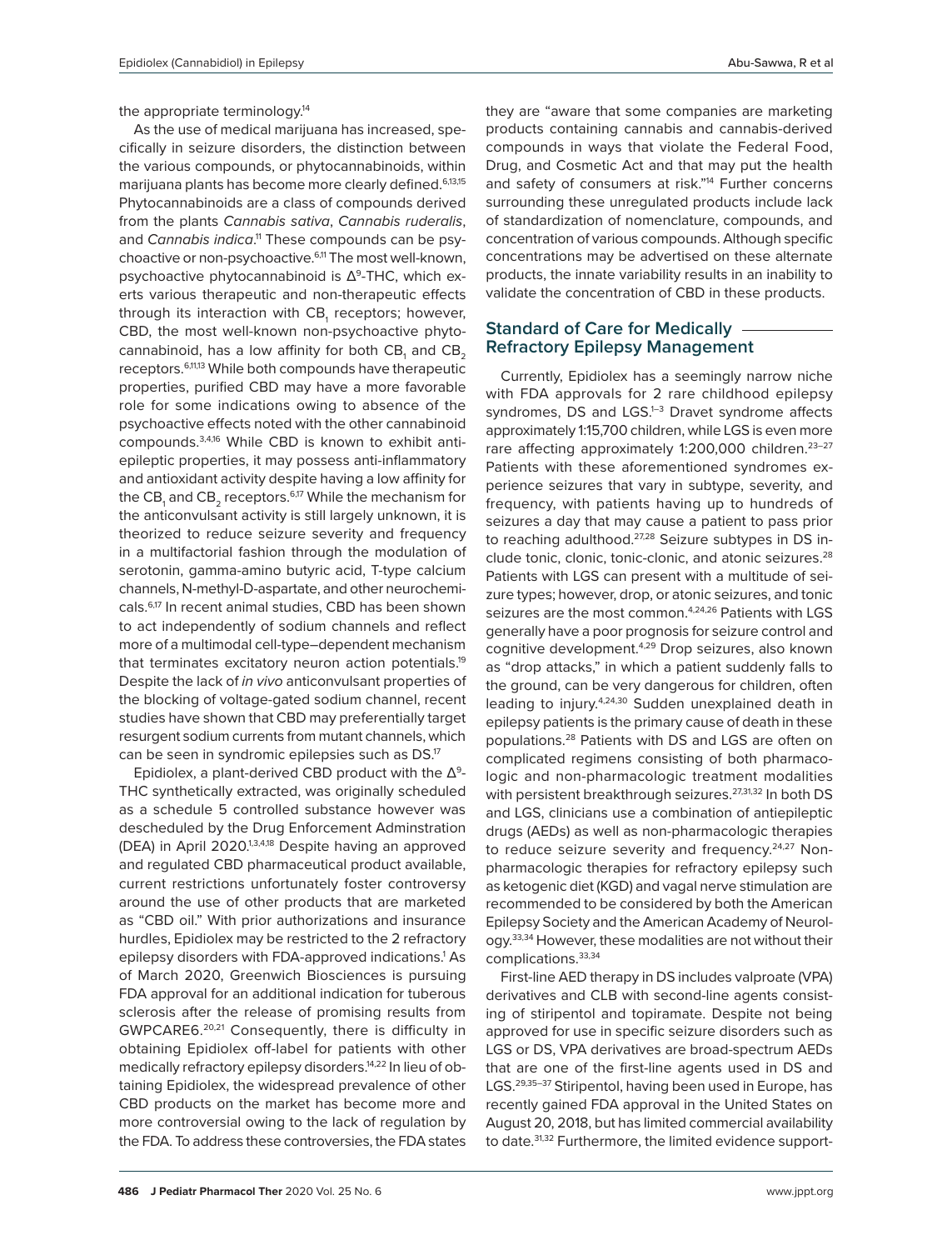ing the use of stiripentol in pediatric patients further compounds the lack of viable options for treatment in these patients. Clonazepam, levetiracetam, zonisamide, and ethosuximide can be considered when previous therapies prove to be ineffective or intolerable. $25,28$ Second-line agents for LGS include but are not limited to lamotrigine, topiramate, CLB, and phenytoin.<sup>24,25</sup> Unfortunately there is not a single drug that has shown to be highly efficacious in DS, and monotherapy is rarely used, making optimal treatment uncertain and complex.29 Most patients do not achieve seizure freedom despite the use of multiple pharmacologic and non-pharmacologic treatment modalities.17,27,31

Additionally, the current therapies do not go without consequences. Adverse drug reactions (ADRs) are quite common with AEDs, including first-line agents such as VPA derivatives and CLB.<sup>35,38</sup> Valproate derivatives have potentially life-threatening black box warnings including hepatic failure and acute pancreatitis.35 Other notable reasons for discontinuation of VPA include tremors, blood disorders, and the possibility for extensive drug interactions.<sup>33</sup> Further considerations in our female patients of childbearing age include both the teratogenic risks, most notably manifesting as neural tube defects, and the reproductive and cosmetic risks including polycystic ovarian syndrome, menstrual abnormalities, severe weight gain, and alopecia.35 Clobazam may cause drowsiness, lethargy, and aggressiveness.38 Additionally, when used concomitantly with opioids, alcohol, antidepressants, or other central nervous system depressants, CLB has the serious life-threatening risk of profound sedation, respiratory depression, coma, and death.23,38 Furthermore, serious dermatologic reactions have been reported with other AED use (i.e., lamotrigine) such as Stevens-Johnson syndrome and toxic epidermal necrolysis.<sup>35,38</sup> Patients who experience a drug-related rash not only must seek medical attention but now also have limited the number of viable AEDs.<sup>39-41</sup> The primary cause for therapeutic failure of a medication is lack of tolerability or serious ADR, consequently increasing the difficulty of treating refractory seizure disorders.3,4 Owing to the complexities of these regimens and the ADRs associated with the treatments, patients with rare refractory epileptic conditions, such as LGS and DS, could benefit greatly from additional therapeutic modalities.

# **Safety and Efficacy of CBD**

**Dravet Syndrome.** In the 2 pivotal randomized double-blind, multicenter, clinical trials investigating the effect of CBD on patients with DS, Devinsky et al<sup>3,42</sup> evaluated the dose-ranging safety, tolerability, pharmacokinetics, and efficacy as compared to placebo. The results of these trials ultimately led to the approval of CBD for the treatment of DS.<sup>3,4</sup> In the GWPCARE1 trial, 120 patients with DS were enrolled (median age, 9.2 years [2.3–18.4]) who were taking an average of  $2.9 \pm$  1 concomitant AEDs, having previously experienced failure with an average of  $4.6 \pm 3.8$  AEDs. $^3$  Of the 120 patients who underwent randomization to be included in the intention-to-treat and safety analysis sets, 59 patients were randomly assigned to the placebo arm and 61 patients were randomly assigned to the treatment arm of 20 mg/kg/day.<sup>3</sup> Of note, placebo was an identical strawberry sesame oil solution without the active ingredient provided by the manufacturer, taken alongside standard of care.<sup>3</sup> A statistically significant absolute reduction in the median number of convulsive seizures per month was observed with a difference of −22.8 (−41.1 to −5.4) percentage points (N = 120; p = 0.01) in the convulsive-seizure frequency for patients initiated on CBD as compared to placebo alone.<sup>3</sup> Furthermore, 42.5% ( $n = 51$ ,  $p = 0.08$ ) of patients initiated on CBD achieved a 50% reduction in convulsive-seizure frequency.3 There were no statistically significant changes observed with other specific seizure subtypes such as tonic-clonic seizures ( $p = 0.07$ ), tonic seizures ( $p = 0.20$ ), clonic seizures ( $p = 0.84$ ), atonic seizures ( $p = 0.24$ ), myoclonic seizures ( $p = 0.20$ ), countable partial seizures  $(p = 0.08)$ , other partial seizures  $(p = 1.0)$ , and absence seizures ( $p = 0.5$ ).<sup>3</sup> Investigators attribute this to a lack of power amongst these subtypes.<sup>3</sup> While the overall study had enough participants to detect a difference amongst the primary outcome, these subtypes may have been underpowered and thus future research is warranted to determine efficacy in these seizure subtypes.<sup>3</sup> In the case of absence seizures and total non-convulsive seizures, the lack of significant reduction may be due to the difficulty in the reliability of recording these episodes. In another safety analysis that evaluated CBD in DS,<sup>16</sup> reductions in seizure frequency were not only similar to those observed within previous trials, but also demonstrated the persistent reduction in seizure frequency over 96 weeks. Given the common, and yet discouraging lack of efficacy of current treatments for these patients, a significant decrease in convulsive seizures with CBD is very promising.<sup>3,25,42</sup>

When assessing for benefits of seizure treatment it is vital to evaluate the benefits in both the reduction in convulsive-seizure frequency and subjective caregiver perception of quality of life (QoL). A statistically significant change in the Caregiver Global Impression of Change score was seen with  $62\%$  (N = 120; p = 0.02) of caregivers judging their child's overall condition as improved within the treatment group.<sup>3</sup> The score uses a 7-point scale to rate the patients' illness from substantial worsening to substantial improvement and was compared against baseline.<sup>3</sup> This indicates that the patients who received CBD had an improved QoL as compared to those who remained on the standard of care with placebo.<sup>3</sup>

In addition to demonstrating efficacy in terms of improved seizure control and QoL, CBD has shown to be tolerable, with the most common (≥10%) ADRs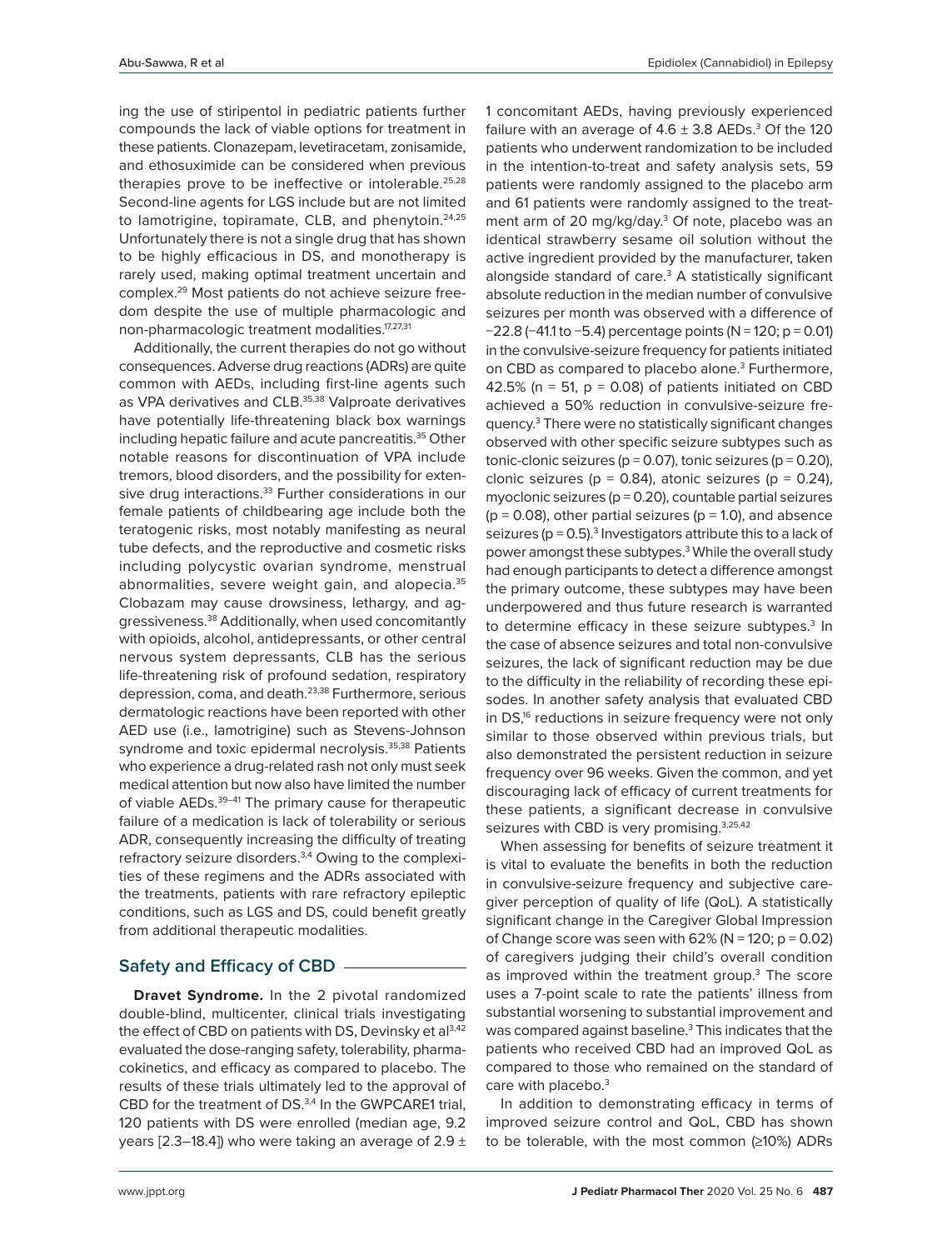including somnolence (20%–38%), fatigue (11%–20%), maculopapular rash or erythema (11%–13%), decreased appetite (13%–44%), diarrhea (10%–31%), insomnia (5%– 11%), infection (11%–40%), and elevated transaminases (5%–22%), with less than 1% of patients experiencing aminotransferase (AST) or alanine transaminase (ALT) values greater than 20 times the upper limit of normal (ULN).1,3,16,42 Patients who experienced liver transaminase elevations 3 times the ULN of either AST or ALT were withdrawn from the studies.<sup>3</sup> Of the 22 patients in GWPCARE1 who experienced somnolence, 81% (n = 18) were taking CLB concomitantly.<sup>3</sup> Similarly, of the 12 patients in the CBD group who experienced elevated liver transaminases, all 12 patients were taking VPA concomitantly.3 In the GWPCARE1 trial, 10 patients in the treatment group (n = 61) withdrew either owing to ADRs  $(n = 9)$  or investigator discretion  $(n = 1)$ , and 3 patients in the placebo group ( $n = 59$ ) withdrew owing to ADRs (n  $=$  1), parent/guardian discretion (n  $=$  1), or loss of followup ( $n = 1$ ).<sup>3</sup> Most of these ADRs resolved spontaneously while others, such as elevated liver transaminases or increased somnolence, resolved with the cessation or dose reduction of CBD.<sup>3</sup> Many of the ADRs are dosedependent (Table 1).

**Lennox-Gastaut Syndrome.** Two pivotal randomized double-blind, multicenter, clinical trials evaluated the use of CBD in patients with LGS with regard to the efficacy and safety in drop seizures (GWPCARE 3 and 4),4,30 A total of 225 patients with LGS were enrolled who were on average  $15.5 \pm 9.8$  years old (2.6-48) years old), with 30% of the patients being older than 18 years, taking a median of 3 (0–5) concomitant AEDs, and having experienced treatment failure with a median of 6 (0 $-22$ ) previous AEDs.<sup>4</sup> Of the 225 patients who underwent randomization in the intention-to-treat analysis, 76 patients were assigned to the placebo, 73 received 10 mg/kg/day, and 76 received 20 mg/ kg/day.4 Similar to the previous trials conducted in patients with DS, placebo was taken alongside standard of care. There was a median relative reduction of 21.6% (n = 152; 95% CI, 6.7–34.8) in drop seizures between the 20 mg/kg/day group and placebo and a median relative reduction of 19.2% (n = 149; 95% CI, 7.7–31.2) in drop seizures between the 10 mg/kg/day group and placebo.<sup>4</sup> Furthermore, a median relative reduction of 18.8% (n = 152; 95% CI, 4.4–31.8) was seen in total seizure frequency between the 20 mg/kg/day group and placebo, and a median relative reduction of 19.5% (n = 149; 95% CI, 7.5–30.4) was seen in total seizure frequency between the 10 mg/kg/day group and placebo.30 GWPCARE3 demonstrated decreased frequency in seizures in patients initiated on 20 mg/kg/ day, with 39% of all study participants in the treatment group (n = 72) experiencing 50% reduction in drop seizure frequency as compared to only  $14\%$  (n = 76) in the placebo group ( $p < 0.001$ ).<sup>4</sup> Furthermore, there was a statistically significant difference of reductions

in drop seizures with both CBD doses, with a 19.2% reduction in the participants receiving 10 mg/kg/day compared to placebo ( $n = 73$ ;  $p = 0.002$ ) and a 21.6% reduction in the participants receiving 20 mg/kg/day (n = 76; p < 0.005).4 Adverse drug reactions were reported in both treatment groups in GWPCARE3 and demonstrated a potentially dose-dependent increased risk of developing ADRs as demonstrated by increase in the frequency of ADRs as the total daily dose increased.<sup>4,30</sup> The dose-dependent ADRs of GWPCARE3 included somnolence (21%–30%), diarrhea (10%–15%), pyrexia (9%–12%), decreased appetite (16%–26%), upper respiratory tract infection (13%–16%), nasopharyngitis (4%–11%), and vomiting (6%–12%).<sup>3,4,30</sup> Among the 149 patients who received CBD in the GWPCARE3 study, 14 (9%) patients (11 patients in the 20 mg/kg/day group and 3 in the 10 mg/kg/day group) experienced elevated liver transaminases. Eleven of the 14 were taking VPA concomitantly both in the 20 mg/kg/day group ( $n = 9$ ) and 10 mg/kg/day group ( $n = 2$ ).<sup>4</sup> None of these patients met the criteria for severe drug-induced liver injury (DILI), and elevated liver transaminase levels returned to normal either spontaneously ( $n = 3$ ) after entry into the open-label extension trial ( $n = 2$ ), or after the dose of CBD was tapered or discontinued, or the dose of another AED was reduced  $(n = 9)^4$  In the GWPCARE3 trial, 9 participants ( $n = 76$ ) in the 20 mg/kg/day treatment group withdrew owing to ADRs ( $n = 4$ ), caregiver discretion ( $n = 1$ ), meeting withdrawal criteria ( $n = 1$ ), protocol deviation ( $n = 1$ ), or investigator discretion (n  $=$  1). In the 10 mg/kg/day treatment group (n  $=$  73), 2 participants withdrew either owing to an ADR ( $n = 1$ ) or investigator discretion (n = 1). Two participants (n = 76) in the placebo group withdrew for similar reasons: ADR ( $n = 1$ ) and caregiver discretion ( $n = 1$ ).<sup>4</sup>

In the GWPCARE4 trial, 171 patients with LGS were enrolled who were on average  $15.4 \pm 9.3$  years old (2.7– 45.1 years old), taking a median of 3 (1–5) concomitant AEDs, and having experienced treatment failure with a median of 6 (0–28) previous AEDs.<sup>4</sup> Of the 171 patients who underwent randomization in the intention-to-treat analysis, 85 patients were assigned to the placebo and 86 received 20 mg/kg/day.<sup>43</sup> Of the 156 patients who completed the treatment period, 84 were assigned to the placebo (1 discontinued study treatment) and 72 received 20 mg/kg/day (14 discontinued study treatment).<sup>30</sup> Fourteen patients in the treatment group ( $n =$ 86) withdrew owing to ADR ( $n = 8$ ), meeting withdrawal criteria ( $n = 4$ ), or another unknown reason ( $n = 2$ ), and 1 patient in the placebo group ( $n = 85$ ) withdrew owing to an adverse event.<sup>43</sup> Among the 72 study participants in the treatment group (20 mg/kg/day), a 17.21% decrease  $(p = 0.0135)$  in drop seizures and a 21.13% decrease  $(p = 1.0135)$ 0.0005) in total seizures was observed throughout the study period.<sup>30</sup> Both studies had similar rates of ADRs as the trials that evaluated patients with DS. 3,4,30,42 All patients on CBD in GWPCARE4 received 20 mg/kg/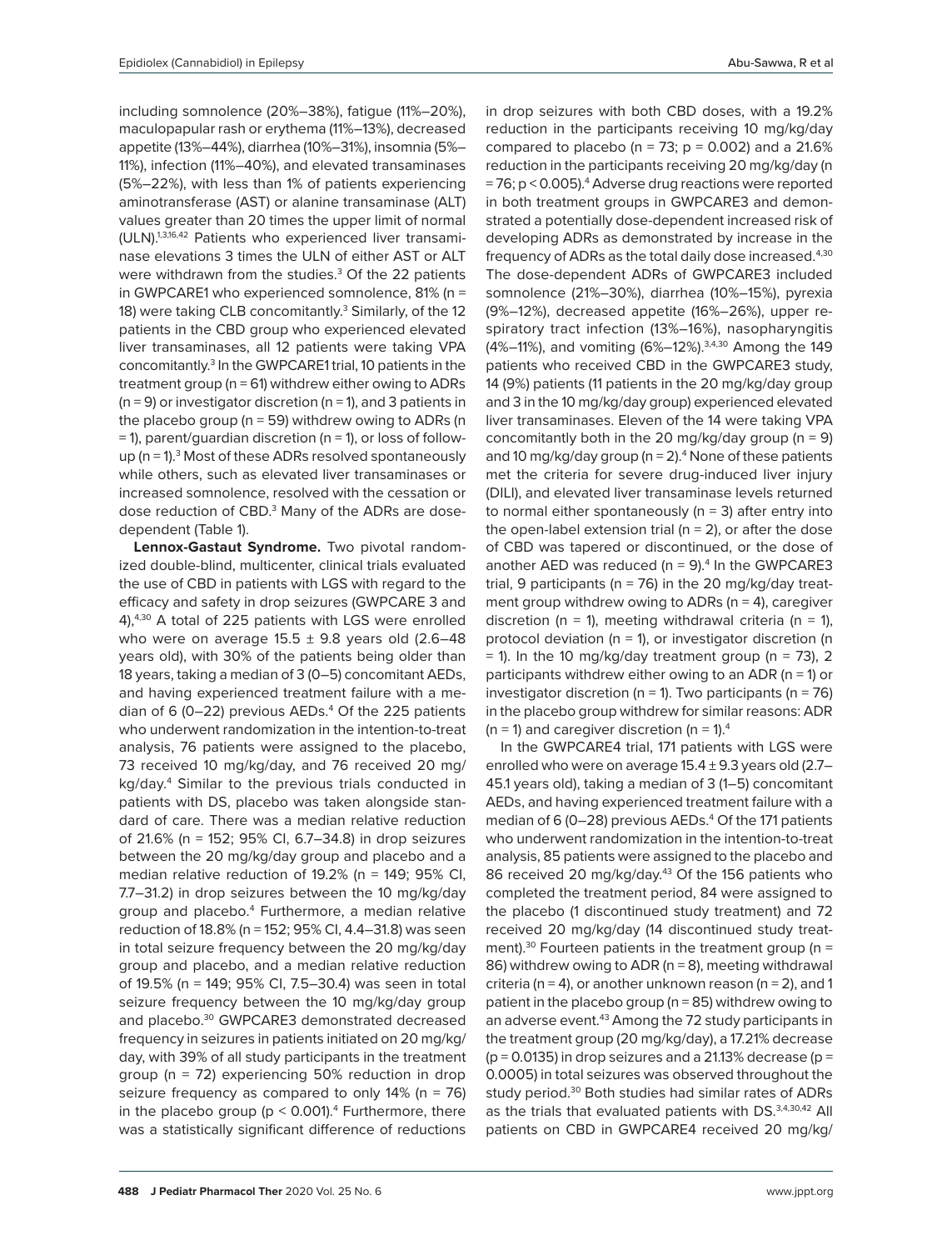| Table 1. Rates of ADRs of Epidiolex <sup>3,4,30,42,43</sup> |                       |                |                          |                   |
|-------------------------------------------------------------|-----------------------|----------------|--------------------------|-------------------|
| <b>ADR</b>                                                  | <b>Study</b>          | 5 mg/kg/day, % | 10 mg/kg/day, %          | 20 mg/kg/day, %   |
| Rash                                                        | Safety Analysis (DS)  | $\circ$        | 13                       | 11                |
|                                                             | <b>GWPCARE1 (DS)</b>  |                |                          |                   |
|                                                             | GWPCARE3 (LGS)        |                |                          |                   |
|                                                             | <b>GWPCARE4 (LGS)</b> | —              |                          | 7                 |
| Pyrexia                                                     | Safety Analysis(DS)   | 30             | 38                       | 0                 |
|                                                             | GWPCARE1 (DS)         |                | $\qquad \qquad -$        | 15                |
|                                                             | GWPCARE3 (LGS)        |                | 9                        | 12                |
|                                                             | GWPCARE4 (LGS)        |                |                          | 13                |
| Diarrhea                                                    | Safety Analysis (DS)  |                | $\overline{\phantom{0}}$ | $\qquad \qquad -$ |
|                                                             | GWPCARE1 (DS)         |                |                          | 31                |
|                                                             | <b>GWPCARE3 (LGS)</b> |                | 10 <sup>°</sup>          | 15                |
|                                                             | GWPCARE4 (LGS)        |                |                          | 19                |
| Vomiting                                                    | Safety Analysis (DS)  | 10             | 13                       | 11                |
|                                                             | GWPCARE1 (DS)         |                | $\overline{\phantom{0}}$ | 15                |
|                                                             | GWPCARE3 (LGS)        |                | 6                        | 12                |
|                                                             | GWPCARE4 (LGS)        |                |                          | 10 <sup>°</sup>   |
| Upper respiratory tract infection                           | Safety Analysis (DS)  |                |                          |                   |
|                                                             | GWPCARE1 (DS)         |                |                          | 11                |
|                                                             | <b>GWPCARE3 (LGS)</b> |                | 16                       | 13                |
|                                                             | <b>GWPCARE4 (LGS)</b> |                |                          | 2                 |
| Decreased appetite                                          | Safety Analysis (DS)  | 0              | 13                       | 44                |
|                                                             | GWPCARE1 (DS)         |                | —                        | 28                |
|                                                             | GWPCARE3 (LGS)        |                | 16                       | 26                |
|                                                             | GWPCARE4 (LGS)        | $\equiv$       | $\overline{\phantom{0}}$ | 13                |
| Somnolence                                                  | Safety Analysis (DS)  | 20             | 38                       | $\circ$           |
|                                                             | <b>GWPCARE1 (DS)</b>  |                | $\qquad \qquad -$        | 36                |
|                                                             | GWPCARE3 (LGS)        |                | 21                       | 30                |
|                                                             | GWPCARE4 (LGS)        |                |                          | 15                |
| Increased AST/ALT                                           | Safety Analysis (DS)  |                |                          | 44                |
|                                                             | GWPCARE1 (DS)         |                |                          | 20                |
|                                                             | GWPCARE3 (LGS)        |                | $<$ 10                   | $<$ 10            |
|                                                             | <b>GWPCARE4 (LGS)</b> |                |                          | 9                 |

*ADR, adverse drug reaction; ALT/AST, alanine transaminase; AST, aminotransferase; DS, Dravet syndrome; LGS, Lennox-Gastaut syndrome*

day, with the most common treatment-related ADRs including diarrhea (13%), somnolence (14%), decreased appetite (9%), and vomiting (7%).<sup>43</sup> Increased risk of somnolence is likely attributed to a drug interaction between CBD and CLB, as 48% (n = 86) of patients initiated on CBD in GWPCARE4 were on concomitant CLB, with 22% ( $n = 41$ ) of participants receiving both AEDs reporting somnolence as compared to 16% (n = 43) of participants in the placebo group on CLB.4 Twenty-three percent of patients ( $n = 20$ ) in the group who received

CBD experienced elevated liver transaminases (either AST or ALT).<sup>43</sup> Of the 20 patients who experienced an elevation in either AST or ALT, 16 were taking VPA concomitantly.43 Liver transaminase levels resolved spontaneously or following a dose reduction or discontinuation of either VPA or CBD; neither caused DILI.<sup>43</sup> Both somnolence and elevations in aminotransferases were the only 2 clinically significant ADRs potentially resulting from drug interactions that were reported in all the pivotal clinical trials, with concomitant CLB and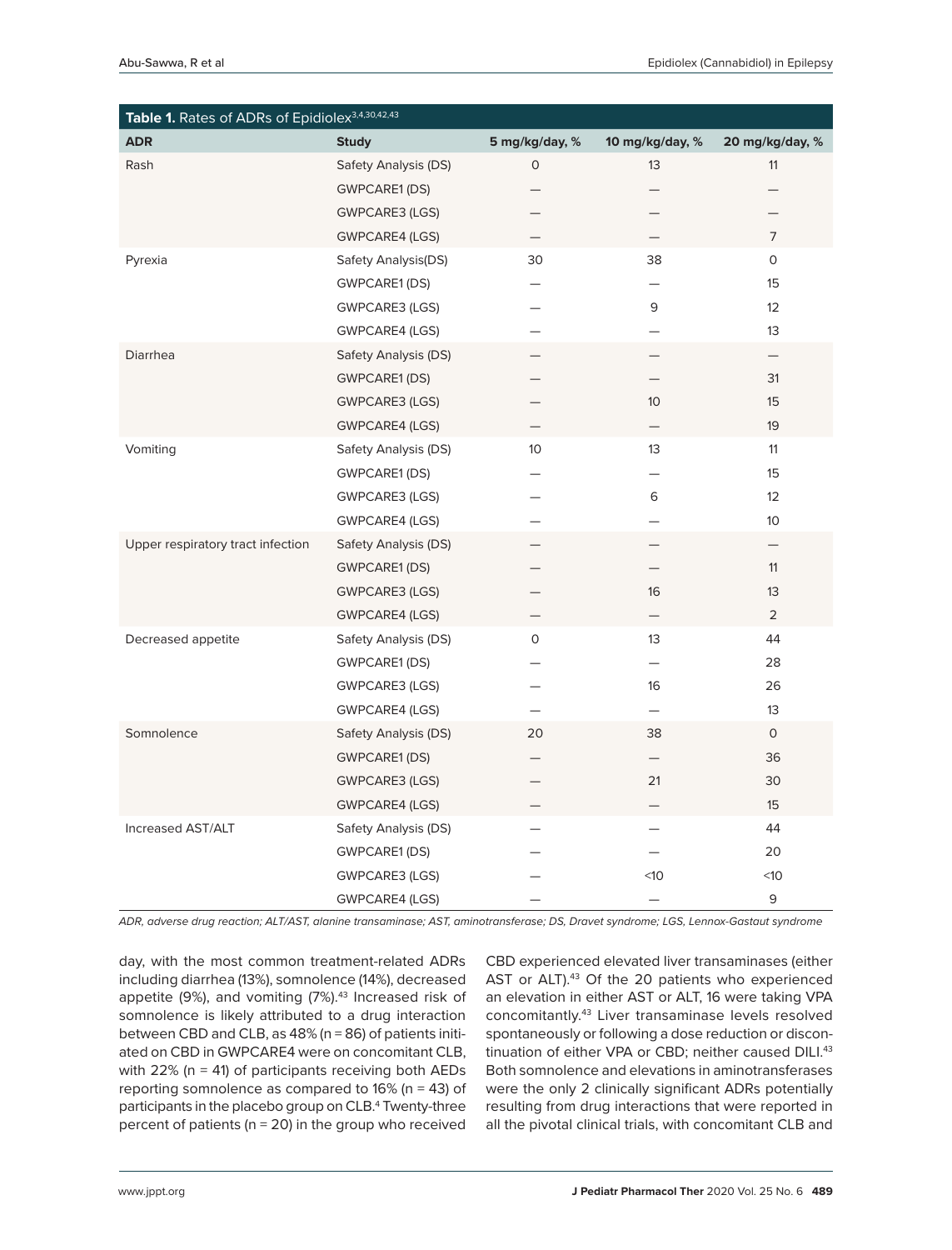**Figure.** Substrates in the metabolism of CBD.



*7-OH-CBD, 7-hydroxy-CBD; 7-COOH-CBD, 7-carboxy-CBD; CBD, cannabidiol; CYP2C19 cytochrome P2C19*

valproic acid, respectively.<sup>3,4,42,43</sup>

**Drug Interactions.** Cannabidiol metabolism largely occurs through cytochrome P450 (CYP450) enzymes and is known to be a substrate of CYP3A4 and CYP2C19 (see Figure) with minor pathways via uridine 5'-diphospho-glucuronosyltransferase (UGT)1A7, UGT1A9, and UGT2B7.<sup>1</sup> Furthermore, CBD affects the CYP2C family, which may contribute to the potential for drug-drug interactions with numerous medications, especially other concomitantly prescribed AEDs (Tables 2 and 3).4,6,23 Cannabidiol is metabolized to its active metabolite 7-hydroxy-CBD (7-OH-CBD) via CYP2C19 and subsequently converted to the inactive metabolite 7-carboxy-CBD (7-COOH-CBD) via CYP3A4 (Figure).<sup>1,42</sup> CBD has the potential to inhibit CYP1A2, CYP2B6, CYP2C8, CYP2C9 (i.e., phenytoin), CYP2C19 (i.e., CLB), and UGT1A9 and UGT2B7 (i.e., lamotrigine, lorazepam), and induce CYP1A2 and CYP2B6, theoretically resulting in drug-drug interactions involving these pathways (Table 2).23,44 The only clinically significant pharmacokinetic drug-drug interaction with CBD involving CYP450 pathways that was reported in the pivotal clinical trials was with CLB, resulting in a 3-fold increase in plasma concentrations of N-desmethylclobazam (N-CLB), the active metabolite of CLB, presumably due to the inhibition of CYP2C19, which inactivates N-CLB.<sup>3,42</sup> Other

AEDs that also undergo CYP2C19 metabolism, including phenobarbital, phenytoin, and stiripentol, could theoretically interact with CBD; however, evidence has yet to be reported to indicate clinical significance.<sup>23,45-47</sup> AEDs that induce or inhibit CYP2C19 metabolism, such as oxcarbazepine, felbamate, topiramate, or stiripentol, may also have interactions with CBD, but these interactions were not reported in these clinical trials.<sup>16,42,47</sup> In the pivotal clinical trials, there were reports that CBD significantly affected concentrations of rufinamide, topiramate, zonisamide, and eslicarbazepine, but none were deemed as exceeding their therapeutic plasma concentrations.3,16,23,42,44,47 Unfortunately, there was no further information reported regarding specifics of the regimens, including doses and concomitant AED regimens, which would provide greater insight into these interactions.<sup>1,16,44</sup> In the expanded access program (EAP) there was no difference in seizure severity and frequency with patients on any of these potentially interacting medications as compared to those who were not on any of these medications.44

Laux et al<sup>16</sup> conducted an EAP that allowed for a safety analysis set that analyzed the concomitant use of AEDs with CBD in LGS and DS. In this safety analysis set, the 152 patients with LGS or DS were on average 12.8 (1.7–51) years old and were taking an average of 3 (0-10) concomitant AEDs.<sup>16</sup> Among the 152 patients in the LGS/DS cohort, CLB (65%), VPA (42%), and levetiracetam (32%) were the most common concomitant AEDs.<sup>16</sup> This study demonstrated that  $46\%$  (n = 99) of patients taking CLB and  $52\%$  (n = 64) of patients taking VPA concomitantly reduced their dose during CBD initiation. However, of those patients taking levetiracetam concomitantly, only 16% (n = 50) underwent a dose reduction.<sup>16</sup> In total, 38% of all patients ( $n = 57$ ) in this cohort reduced their dose of CBD at some point during the EAP. Despite those reductions, the average dose of CBD actually increased from an average of 21 mg/kg/day at 12 weeks to an average of 25 mg/kg/day at 96 weeks.16 Although there were no reports of the rationale behind the dose adjustments in this study, 38% (n = 101) of those taking CLB concomitantly experienced somnolence, compared to 18% (n = 51) for those not taking CLB.16 Despite the decrease in concomitant AEDs, study participants still observed a reduction in seizures, with nearly half of patients with LGS showing ≥50% reduction in seizures. Despite dose reductions of CLB with CBD initiation, the interaction between CLB and CBD can potentially elucidate the continued seizure control in these patients.<sup>16</sup>

To investigate this theory, the EAP conducted by Gaston et al<sup>44</sup> evaluated whether the treatment response, measured as seizure frequency and severity, was affected by the presence of concomitant CLB. In the EAP, 132 patients with an average age of 19.5  $\pm$ 12.9 years were enrolled who were then divided into 4 groups—CBD + interacting AED (iAED), CBD + iAED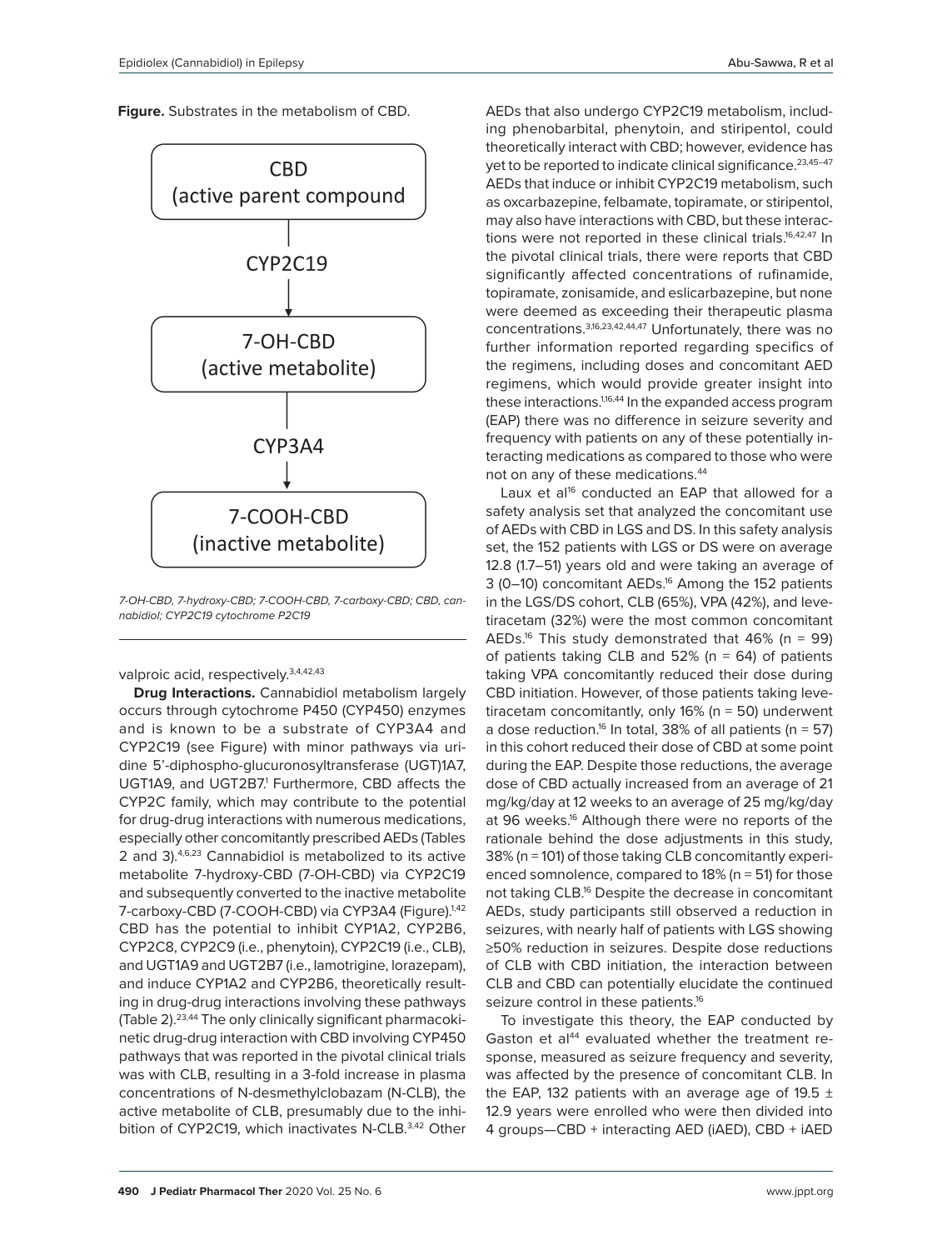| Table 2. Metabolism Pathways of Antiepileptic Medications <sup>1,71</sup> |                                        |                                     |                                   |                                   |                                   |                                    |
|---------------------------------------------------------------------------|----------------------------------------|-------------------------------------|-----------------------------------|-----------------------------------|-----------------------------------|------------------------------------|
| <b>AED</b>                                                                | CYP3A4                                 | <b>CYP 2C19</b>                     | <b>CYP 2C8/9</b>                  | <b>CYP 2B6</b>                    | CYP <sub>1A2</sub>                | <b>UGT</b>                         |
| <b>Brivaracetam</b>                                                       |                                        | Substrate                           |                                   |                                   |                                   |                                    |
| Carbamazepine                                                             | Substrate*<br>Inducer§                 | Inducer§                            | Substrate#<br>Inducer             | Inducer                           | Substrate#<br>Inducer             |                                    |
| Clobazam                                                                  | Substrate*                             | Substrate*,#,*,¶                    | $\overline{\phantom{0}}$          | Substrate*,#                      |                                   |                                    |
| Clonazepam                                                                | Substrate                              |                                     |                                   |                                   |                                   |                                    |
| Diazepam                                                                  | Substrate*                             | Substrate*                          | $\overline{\phantom{0}}$          |                                   |                                   | Substrate <sup>+</sup>             |
| Eslicarbazepine                                                           | Inducer                                | Inhibitor                           | —                                 |                                   |                                   |                                    |
| Ethosuximide                                                              | Substrate <sup>+</sup>                 |                                     |                                   |                                   |                                   |                                    |
| Everolimus                                                                | Substrate                              |                                     |                                   |                                   |                                   |                                    |
| Felbamate                                                                 | Substrate <sup>‡</sup><br>Inducer      | Inhibitor <sup>#</sup>              |                                   |                                   |                                   |                                    |
| Lacosamide                                                                | Substrate <sup>+</sup>                 | Substrate <sup>+</sup>              | Substrate <sup>+</sup>            |                                   |                                   |                                    |
| Lamotrigine                                                               |                                        |                                     |                                   |                                   |                                   | Substrate<br>Inducer#              |
| Levetiracetam                                                             |                                        |                                     |                                   |                                   |                                   |                                    |
| Midazolam                                                                 | Substrate*                             |                                     |                                   |                                   |                                   |                                    |
| Oxcarbazepine                                                             | Substrate<br><b>Inducer</b> §          | Inhibitor#                          |                                   |                                   |                                   | Substrate                          |
| Perampanel                                                                | Substrate<br>Inhibitor#<br>Inducer#    |                                     | Inhibitor <sup>#</sup>            | Substrate<br>Inducer <sup>#</sup> | Substrate                         | Inhibitor <sup>#</sup><br>Inducer# |
| Phenobarbital                                                             | Inducer§                               | Substrate<br>Inducer                | Substrate<br>Inducer              |                                   |                                   | Inducer                            |
| Phenytoin                                                                 | Substrate#<br><b>Inducer</b> §         | Substrate<br><b>Inducer</b> §       | Substrate<br>Inhibitor<br>Inducer |                                   |                                   | Inducer                            |
| Primidone                                                                 | Substrate<br>(active to PB)<br>Inducer | Substrate<br><b>Inducer</b> §       | Substrate<br>Inhibitor<br>Inducer |                                   |                                   | Inducer                            |
| Rufinamide                                                                | <b>Inducer</b> §                       |                                     |                                   |                                   |                                   |                                    |
| Stiripentol                                                               | Substrate<br>Inhibitor<br>Inducer      | Substrate<br>Inhibitor              | Inhibitor                         | Inhibitor Inducer                 | Substrate<br>Inhibitor<br>Inducer |                                    |
| Topiramate                                                                | Inducer <sup>#</sup>                   | Inhibitor#                          | $\overline{\phantom{0}}$          |                                   |                                   |                                    |
| Valproate                                                                 |                                        | Substrate<br>Inhibitor <sup>#</sup> | Substrate<br>Inhibitor            | Inhibitor                         |                                   | Inhibitor                          |
| Vigabatrin                                                                |                                        | Inducer#                            | Inducer#                          |                                   |                                   |                                    |
| Zonisamide                                                                | Substrate                              | Substrate#                          |                                   |                                   |                                   |                                    |

*AED, antiepileptic drug*

\* Pharmacologically active metabolite

† Pharmacologically inactive metabolite

‡ Weak effect of enzyme

§ Strong effect of enzyme

¶ Major metabolic pathway

# Minor metabolic pathway

+ CLB, CBD (no iAED), and CBD + CLB (no iAED)—on the basis of their previously stable regimens.<sup>44</sup> With the initiation of CBD, each group demonstrated a statistically significant absolute reduction in seizure severity

and frequency (p < 0.05) without a significant difference between the groups at 12 weeks ( $p = 0.4395$  and  $p =$ 0.5505, respectively).<sup>44</sup> Thus, the results suggest that the efficacy of CBD may be independent of the pres-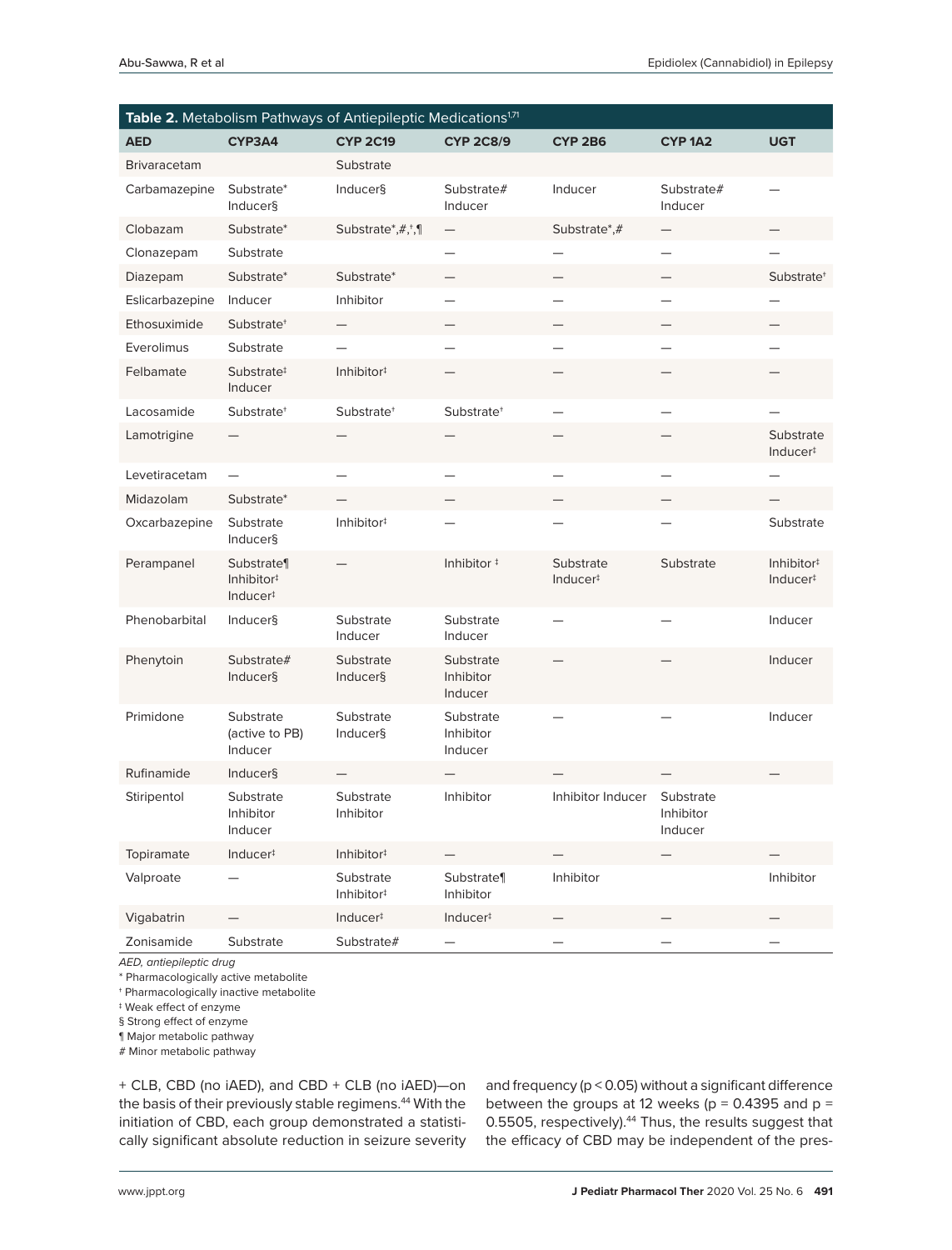| Table 3. Potential Pharmcokinetic Drug-Drug Interactions With CBD <sup>1,71</sup> |                                                                                                                  |                                                                                                                                                                          |  |  |
|-----------------------------------------------------------------------------------|------------------------------------------------------------------------------------------------------------------|--------------------------------------------------------------------------------------------------------------------------------------------------------------------------|--|--|
| <b>Antiepileptic</b>                                                              | <b>Affect of CBD</b>                                                                                             | <b>Affect on CBD</b>                                                                                                                                                     |  |  |
| <b>Brivaracetam</b>                                                               | Decrease in clearance and increase in<br>concentrations of brivaracetam                                          | None                                                                                                                                                                     |  |  |
| Carbamazepine                                                                     | Decrease in clearance and increase in<br>concentrations of carbamazepine (minor)                                 | Increase in conversion of parent compound to active<br>metabolite<br>Decrease in concentration of active metabolite and<br>increase in formation of inactive metabolite  |  |  |
| Clobazam                                                                          | Increase in concentration of the parent<br>compound. Decrease in clearance of the<br>active metabolite (NCLB).   | None                                                                                                                                                                     |  |  |
| Clonazepam                                                                        | None                                                                                                             | None                                                                                                                                                                     |  |  |
| Diazepam                                                                          | Increase in conversion of parent compound<br>to active metabolite<br>Decrease in clearance of active metabolites | None                                                                                                                                                                     |  |  |
| Eslicarbazepine                                                                   | None                                                                                                             | Increase in clearance of active metabolite<br>Decrease in conversion of parent compound to active<br>metabolite                                                          |  |  |
| Ethosuximide                                                                      | None                                                                                                             | None                                                                                                                                                                     |  |  |
| Everolimus                                                                        | None                                                                                                             | None                                                                                                                                                                     |  |  |
| Felbamate                                                                         | None                                                                                                             | Increase in clearance of active metabolite<br>Decrease in conversion of parent compound to active<br>metabolite                                                          |  |  |
| Lacosamide                                                                        | Decrease in clearance and increase in<br>concentrations of lacosamide                                            | None                                                                                                                                                                     |  |  |
| Lamotrigine                                                                       | Decrease in clearance and increase in<br>concentrations of lamotrigine                                           | None                                                                                                                                                                     |  |  |
| Levetiracetam                                                                     | None                                                                                                             | None                                                                                                                                                                     |  |  |
| Midazolam                                                                         | None                                                                                                             | None                                                                                                                                                                     |  |  |
| Oxcarbazepine                                                                     | Decrease in clearance and increase in<br>concentrations of oxcarbazepine                                         | Increase in clearance of active metabolite<br>Decrease in conversion of parent compound to active<br>metabolite                                                          |  |  |
| Perampanel                                                                        | Decrease in clearance and increase in<br>concentrations of perampanel                                            | Decrease or increase in conversion of active to inactive<br>metabolite                                                                                                   |  |  |
| Phenobarbital                                                                     | Decrease in clearance and increase in<br>concentrations of phenobarbital                                         | Increase in conversion of parent compound to active<br>metabolite<br>Decrease in concentration of active metabolite and<br>increase in formation of inactive metabolite  |  |  |
| Phenytoin                                                                         | Decrease in clearance and increase<br>concentrations of phenytoin                                                | Increase in formation of active metabolite.<br>Decrease in concentration of active metabolite and<br>increase in formation of inactive metabolite.                       |  |  |
| Primidone                                                                         | Decrease in clearance and increase<br>in concentrations of active metabolite<br>(phenobarbital)                  | Increase in conversion of parent compound to active<br>metabolite<br>Decrease in concentration of active metabolite and<br>increase in formation of inactive metabolite. |  |  |
| Rufinamide                                                                        | None                                                                                                             | None                                                                                                                                                                     |  |  |
| Stiripentol                                                                       | Decrease in clearance and increase in<br>concentration of stiripentol                                            | Increase in concentration of parent compound and<br>decrease in formation of active metabolite<br>Increase/decrease in formation of inactive metabolite                  |  |  |
| Topiramate                                                                        | None                                                                                                             | Decrease in conversion of parent compound to active<br>metabolite<br>Decrease in concentration of active metabolite and<br>increase in formation of inactive metabolite  |  |  |
| Valproate                                                                         | Decrease in clearance and increase in<br>concentrations of valproic acid                                         | Decrease in conversion of parent compound to active<br>metabolite                                                                                                        |  |  |
| Vigabatrin                                                                        | None                                                                                                             | Increase in conversion of parent compound to active<br>metabolite                                                                                                        |  |  |
| Zonisamide                                                                        | Decrease in clearance and increase in<br>concentration of zonisamide (minor)                                     | None                                                                                                                                                                     |  |  |
|                                                                                   | CBD, cannabidiol; N-CLB, N-desmethylclobazam                                                                     |                                                                                                                                                                          |  |  |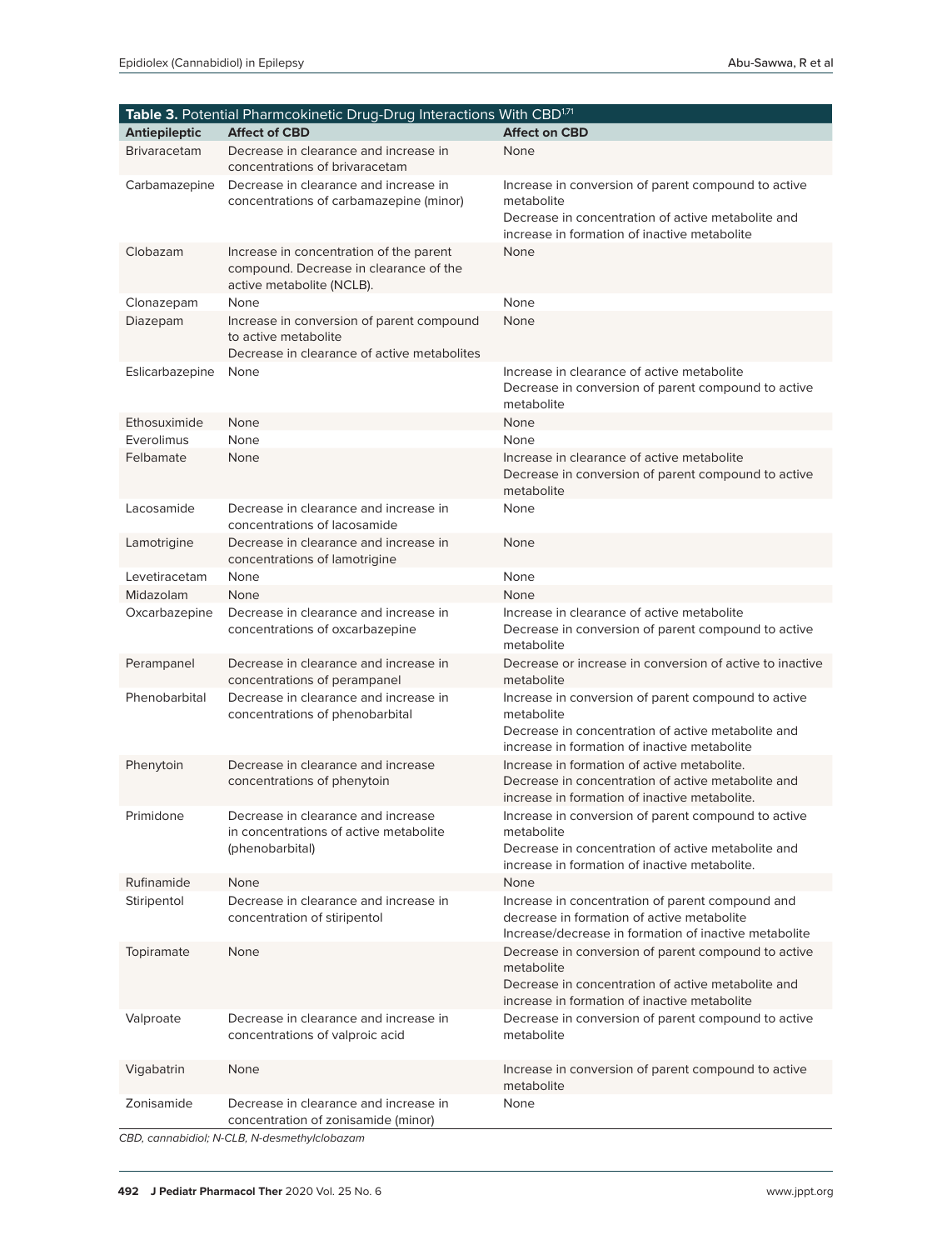ence of other concomitant AEDs; however, there was no further discussion regarding ADRs and the effect of concomitant administration of AEDs, particularly CLB, on said ADRs.<sup>44</sup>

In the analysis of plasma pharmacokinetics of CLB and N-CLB, Devinsky et al<sup>42</sup> confirmed an increase of the active metabolite N-CLB in the presence of CBD. Patients with DS who participated were on average 7.6 ± 1.8 years of age, ranging from 4 to 10.8 years, and taking an average of  $2.6 \pm 0.9$  concomitant AEDs. The 2 most common AEDs that were reported within the baseline characteristics and taken concomitantly with the study drug were CLB, which  $68\%$  of patients (n = 23) were taking, and VPA, which  $65\%$  (n = 22) of patients were taking, across all groups.42 Of the 32 patients who completed the study period, 7 patients were assigned to the placebo group, 10 patients received 5 mg/kg/ day, 7 received 10 mg/kg/day, and 8 received 20 mg/ kg/day.42 Among the 32 patients, 17 were taking CLB concomitantly.42 Amongst these patients there was a notable mean increase (>166%) in N-CLB across all dose groups as compared to placebo (n =17). When quantifying the change in serum concentration of N-CLB baseline (no CBD) to the first dose of CBD, there was a statistically significant increase in the mean concentration from 2207.5 ng/mL (no CBD) to 3727.7 ng/mL (first dose of CBD) when the dose was left unchanged (p < 0.001;  $n = 26$ ). $44$  There was not a dose-dependent trend of inhibition observed, and all treatment groups had a notable increase in N-CLB concentrations as compared to placebo.<sup>44</sup> The increased serum concentration of active metabolite could contribute to the increased reports of sedation in these patients.3,42,44

As stated in the previous studies, in patients on concomitant VPA, the initiation of CBD was associated with an increase in liver transaminases (either AST or ALT) >3 times the ULN, up to 12 times the ULN.<sup>3,30,42,44</sup> In the EAP, 6 patients of 27 in the CBD groups, all receiving concomitant VPA, had elevations in liver transaminases >3 times ULN, with 4 of the 6 patients belonging to the 20 mg/kg/ day group.42 However, there was not an association with DILI in these patients despite the large increase in transaminases.3,42 Furthermore, the reduction in either VPA or CBD led to normalization of liver transaminase levels in some patients, whereas some levels resolved spontaneously without a change in medications.3,42,44 Furthermore, there was no reported increase of bilirubin that was >2 times the ULN or increase in international normalized ratio (INR) indicating preserved liver function.<sup>42</sup> Elevation of liver transaminases were largely observed with CBD use in the presence of VPA, suggesting the interaction is due to the potentiation of a VPA-induced elevation in transaminase levels.3,42

Drug-drug interactions with CBD have been well described with concomitant CLB and VPA, but data are emerging with potential interaction with other medications. To date, there have been 2 case reports/

series demonstrating potential interactions with brivaracetam (BRV) and tacrolimus.<sup>3,42,48,49</sup> Brivaracetam is a new AED approved as adjunctive therapy in the treatment of partial-onset seizures in patients with epilepsy who are 16 years of age and older.<sup>50,51</sup> Brivaracetam has a 15- to 30-fold higher affinity for synaptic vesicle 2A, which has rapid brain penetration owing to its high lipid solubility.<sup>51</sup> Klein et al<sup>51</sup> describe the weak inhibition that BRV has on CYP2C19 in context with its interaction with phenytoin. However, this inhibition did not affect the steady-state plasma concentrations of other CYP2C19 substrates (i.e., phenobarbital and topiramate), thus demonstrating that BRV is neither an inducer nor an inhibitor of CYP2C19.<sup>51</sup> In a case series of 5 patients, Klotz et al<sup>48</sup> observed an increase in BRV concentrations when administered concomitantly with CBD, which may be due to its inhibition of CYP2C19. These 5 patients all had preexisting BRV therapy and were then initiated on CBD at 5 mg/kg/day with titration to 20 mg/kg/day according to tolerance and efficacy.<sup>48</sup> With the addition of CBD to the stable regimen, 2 of the 5 patients reported potentially related adverse events with 1 patient reporting diarrhea and the other reporting somnolence.48 However, all 5 patients showed an increase of BRV plasma concentration of between 95% to 280%.<sup>48</sup> This interaction is theorized to be due to the decreased CYP2C19-meditated oxidation of BRV as a result of the potent inhibition of CYP2C19 by CBD.<sup>48</sup>

Drug interactions with CBD are not exclusive to AEDs. A recent case report<sup>49</sup> described a 3-fold increase in a previously therapeutic tacrolimus concentration in 1 patient after CBD initiation. A 32-year-old woman with refractory epilepsy was receiving 2000 to 2900 mg/day (20–25 mg/kg/day) of CBD while enrolled in a clinical trial for epilepsy while taking tacrolimus concomitantly for interstitial nephritis.<sup>49</sup> After the initiation of CBD at 20 mg/kg/day, this patient experienced a 3-fold increase in serum tacrolimus concentration from 4.1 ng/mL to 13.3 ng/mL.49 After the increase in serum concentration, tacrolimus was held and restarted at 3 mg twice daily (previously 5 mg twice daily).<sup>49</sup> When the CBD dose was titrated to 25 mg/kg/day (2900 mg/day), the tacrolimus dose had to be subsequently reduced further to 1 mg twice daily.<sup>49</sup> In addition to the supratherapeutic serum concentration of tacrolimus, the patient was potentially exhibiting signs of tacrolimus toxicity with a serum creatinine SCr of 1.92 mg/dL (baseline of 1.2 mg/dL).<sup>49</sup> The interaction was theorized to be due to the inhibition of CYP3A4 and/or P-glycoprotein (P-gp) inhibition.<sup>49</sup> Although there is currently no confirmatory evidence that CBD elicits CYP3A4 inhibition, it is a substrate of CYP3A4. Furthermore, the development of diarrhea could alter P-gp efflux, which could theoretically explain the elevations in tacrolimus concentrations. Diarrhea was not reported in this case report.<sup>49</sup> However, as this is a known side effect of CBD and could potentially alter tacrolimus concentrations, monitoring may be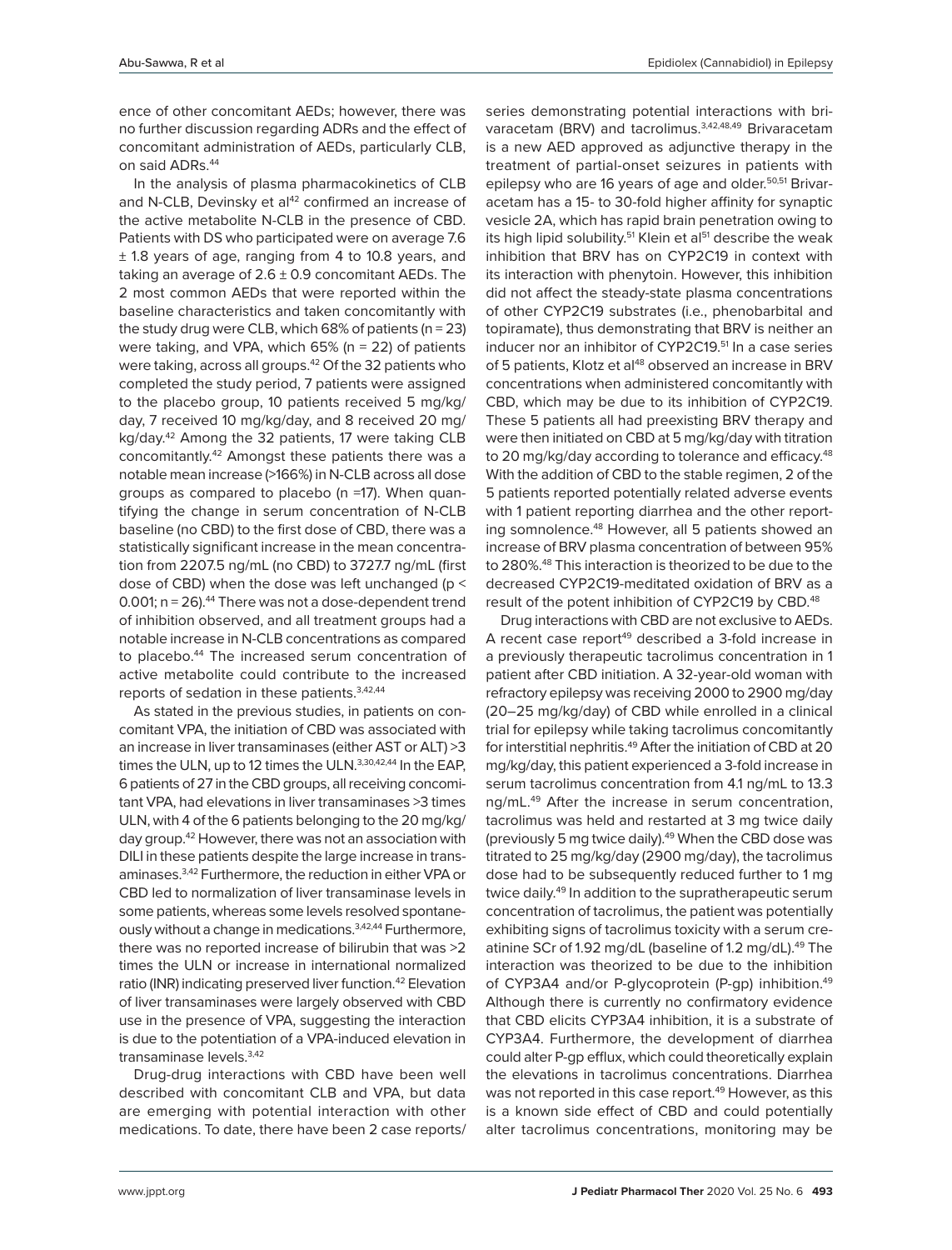warranted.49 Owing to the use of multiple medications, including but not limited to AEDs, in patients with medically refractory epilepsy, further research on the clinical implication of other theoretical drug-drug interactions is warranted and clinical monitoring in these patients is essential.28,29,32,44

### **Niche in Therapy**

With any new medication approval, the question becomes, where does it fit in therapy? Currently there is no evidence to support the use of CBD as monotherapy for epilepsy, given that the studies were conducted in patients with either LGS or DS who had tried several AEDs and other non-pharmacologic treatment modalities (i.e., vagal nerve stimulation and/or KGD) with either suboptimal therapeutic responses or intolerability of adverse effects. However, the literature is promising as regards its use as an adjunct therapy with standard of care to reduce seizure frequency in medically refractory generalized convulsive and drop seizures in pediatric and/or adult patients in DS and LGS, respectively.

While FDA approval is currently for patients ≥ 2 years of age with either LGS or DS, there is growing use of CBD for medically refractory epilepsy that does not satisfy the diagnostic criteria of LGS or DS. The current hurdle to chronic off-label use is its logistic attainment. Off-label use of CBD is emerging with compassionate use, open-label prospective studies and case series describing its use for genetic epilepsy syndromes (i.e., CDKL5 deficiency disorder and Aicardi, Dup15q, and Doose syndromes)<sup>52</sup> and in febrile infection-related epilepsy syndrome (FIRES) for both the acute and chronic management of seizures.<sup>53</sup> In an open-label study with 55 patients, similar efficacy and safety of CBD for these 4 syndromes (i.e., CDKL5 deficiency disorder and Aicardi, Dup15q, and Doose syndromes) were reported with doses up to 50 mg/kg/day (mean maximum dose of 29.6 mg/kg/day).52 Statistically significant percentage seizure changes in median seizure frequency were reported in all patients: 51.4% (IQR, 9%–85%) at 12 weeks and 59.1% (IQR, 14%–86%) at 48 weeks (p = 0.00001).<sup>52</sup> Similar percentage reductions were reported for each syndrome at both 12 and 48 weeks with the most significant reduction at 12 weeks, but negligible change from 12 to 48 weeks.<sup>52</sup> Similar rates of adverse events were noted as reported for the pivotal studies in patients with LGS and DS.4 In an open-label case series of 7 patients with FIRES, treatment with CBD at doses up to 25 mg/kg/day in both the acute and chronic phase of therapy, after failure of conventional therapies and continuous status epilepticus for a minimum of 2 weeks, resulted in the weaning of several AEDs (decreased from a mean of 7.1 AEDs to 2.8 AEDs after the initiation of CBD;  $p = 0.002$ ), with only 3 patients remaining on the KGD, which is currently the only treatment known to have any efficacy in FIRES.<sup>53</sup>

Given promising results of pivotal studies and open-

label studies for off-label indications, there is emerging literature in the pipeline surrounding the potential use of CBD for other indications, including other medically refractory epilepsy syndromes.

#### **Studies in the Pipeline**

While the GWPCARE study series has led to the longawaited approval of the first FDA-approved, purified, plant-derived, CBD medication in the United States, there is a long road ahead with many studies in the pipeline. Perusing the National Library of Medicine Clinical Trials, there are over 100 studies investigating the use of CBD nationally and internationally. Most of these pending studies are investigating potential future indications for CBD.

Studies that are active and no longer recruiting include a phase III trial, an extension of the GWPCARE series investigating the use of CBD for infantile spasms with an open-label extension phase (GWPCARE7)<sup>54,55</sup> that has been long awaited, as the original estimated completion date was the end of 2018. Other active, but no longer recruiting clinical trials include those investigating its use in medically refractory Sturge-Weber syndrome,<sup>56</sup> safety and tolerability in pediatric patients  $(1-19)$  years old) with intractable epilepsy,<sup>57</sup> seizures in tuberous sclerosis complex with an open-label extension phase (GWPCARE6),<sup>17,19</sup> and a study assessing the safety and tolerability of fenfluramine hydrochloride in children and young adults with DS and LGS on concomitant CBD.<sup>58</sup> Most of these studies have approximate completion dates in 2019–2020.

Actively recruiting clinical trials, with anticipated results in 2020, include those investigating its efficacy and long-term safety in pediatric patients with treatment-resistant childhood absence seizures<sup>59</sup>; its efficacy, safety, and tolerability with vigabatrin for the initial treatment in patients with infantile spasms $60$ ; and its use in children and adolescents with fragile X syndrome (CONNECT-FX).<sup>61</sup> The above studies are summarized in Table 4.

#### **Future Questions**

While there are several studies in the pipeline that will answer many questions regarding the use of CBD in several other indications, there are still many other unanswered questions that warrant further research. Several of the unanswered questions regarding the use of CBD in our patients include drug and food interactions, and long-term efficacy and safety outcomes.

**Concomitant Drug Therapy***.* Currently there is no evidence to support the use of CBD as monotherapy in patients with epilepsy disorders. Thus, it is fundamental that further research investigate the use of CBD with other medications. As depicted in the Figure, CBD's primary metabolic pathway is through hepatic metabolism by CYP2C19 to its active metabolite 7-OH-CBD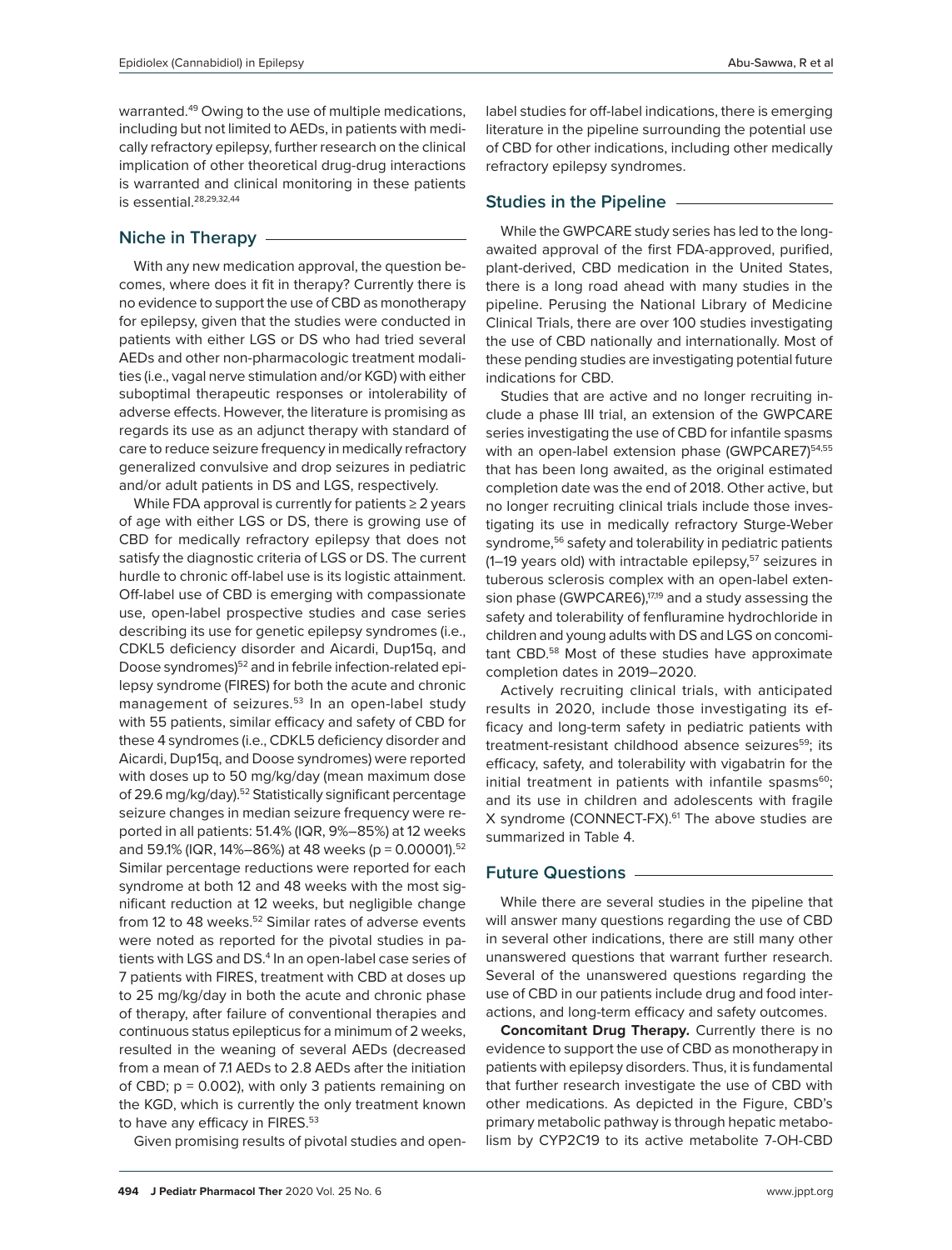| Table 4. Pipeline Studies for Epidiolex (Cannabidiol) <sup>72</sup> |                                  |                                                                                                                                                                    |  |  |
|---------------------------------------------------------------------|----------------------------------|--------------------------------------------------------------------------------------------------------------------------------------------------------------------|--|--|
| <b>Status</b>                                                       | <b>Estimated Completion Date</b> | <b>Study Title</b>                                                                                                                                                 |  |  |
| Not yet recruiting                                                  | June 2022                        | An Open-label Extension Study of Cannabidiol Oral Solution<br>(GWP42003-P, CBD-OS) in Patients With Rett Syndrome<br>(ARCH)                                        |  |  |
| Recruiting                                                          | February 2022                    | Open Label Extension to Assess the Long-Term Safety and<br>Tolerability of ZYN002 in Children and Adolescents With FXS                                             |  |  |
| Enrolling by invitation                                             | February 2022                    | An Open-label Extension Trial of Cannabidiol (GWP42003-P,<br>CBD) for Seizures in Tuberous Sclerosis Complex<br>(GWPCARE6)                                         |  |  |
| Recruiting                                                          | September 2021                   | Efficacy and Safety of Cannabidiol Oral Solution<br>(GWP42003-P, CBD-OS) in Patients With Rett Syndrome                                                            |  |  |
| Active, not recruiting                                              | February 2021                    | Safety, and Tolerability of CBD in Patients (Ages 1-19 Years)<br>With Intractable Epilepsy                                                                         |  |  |
| Active, not recruiting                                              | February 2020                    | A Study to Assess the Safety and Tolerability of ZX008<br>(Fenfluramine Hydrochloride) in Children and Young Adults<br>With DS or LGS Currently Taking CBD         |  |  |
| Completed                                                           | January 2020                     | An Open Label, Multi-Center Study to Investigate the Safety<br>of Cannabinoid (GWP42003-P) in Children With Medication<br><b>Resistant Epilepsy</b>                |  |  |
| Recruiting                                                          | November 2019                    | Long-Term Safety of Pharmaceutical Grade Synthetic<br>Cannabidiol Oral Solution in Pediatric Participants With<br>Treatment-Resistant Childhood Absence Seizures   |  |  |
| Active, not recruiting                                              | December 2019                    | Study to Assess the Efficacy, Safety, and Tolerability of<br>Cannabidiol Oral Solution With Vigabatrin as Initial Therapy in<br>Participants With Infantile Spasms |  |  |
| Active, not recruiting                                              | October 2019                     | Clinical Study of Cannabidiol in Children and Adolescents<br>With Fragile X (CONNECT-FX)                                                                           |  |  |
| Recruiting                                                          | <b>June 2019</b>                 | Cannabidiol Oral Solution in Pediatric Participants With<br>Treatment-Resistant Childhood Absence Seizures                                                         |  |  |
| Active, not recruiting                                              | June 2019                        | Cannabidiol Expanded Access Study in Medically Refractory<br>Sturge-Weber Syndrome                                                                                 |  |  |
| Completed                                                           | February 2019                    | A Randomized Controlled Trial of Cannabidiol (GWP42003-P,<br>CBD) for Seizures in Tuberous Sclerosis Complex<br>(GWPCARE6)                                         |  |  |
| Active, not recruiting                                              | December 2018                    | Phase 3 Trial of Cannabidiol (CBD; GWP42003-P) for Infantile<br>Spasms: Open-label Extension Phase (GWPCARE7)                                                      |  |  |
| Active, not recruiting                                              | October 2018                     | Trial of Cannabidiol (CBD; GWP42003-P) for Infantile Spasms<br>(GWPCARE7)                                                                                          |  |  |
| <b>Terminated</b>                                                   | September 2016                   | Cannabidiol Oral Solution for Treatment of Refractory Infantile<br>Spasms                                                                                          |  |  |

and further metabolization to its inactive metabolite 7-COOH-CBD by CYP3A4. *In vitro* studies further demonstrate that CBD is a potent inhibitor of both CYP2C19 and 3A4, and to a weaker extent CYP2D6.<sup>62-64</sup> These pharmacokinetic parameters yield the potential for numerous drug interactions overlapping with many other medications, including several AEDs, as summarized in Table 2. Therefore, further studies investigating the clinical implications of the effect of coadministration of CBD and other compounds that are metabolized by, inhibit, and/or induce these hepatic enzymes are

essential. There are several pending trials, and their corresponding open-label studies that emerged from the GWPCARE series investigating the potential for drug-drug interactions with CBD, including with stiripentol, valproic acid, and CLB.<sup>65-68</sup> While most clinical significant drug interactions that emerged from the GWPCARE study series were with valproic acid and CLB, there are several important limitations with these studies: 1) those were the most common concomitant medications in the study, which is appropriate as they are standard of care; 2) while interactions were impli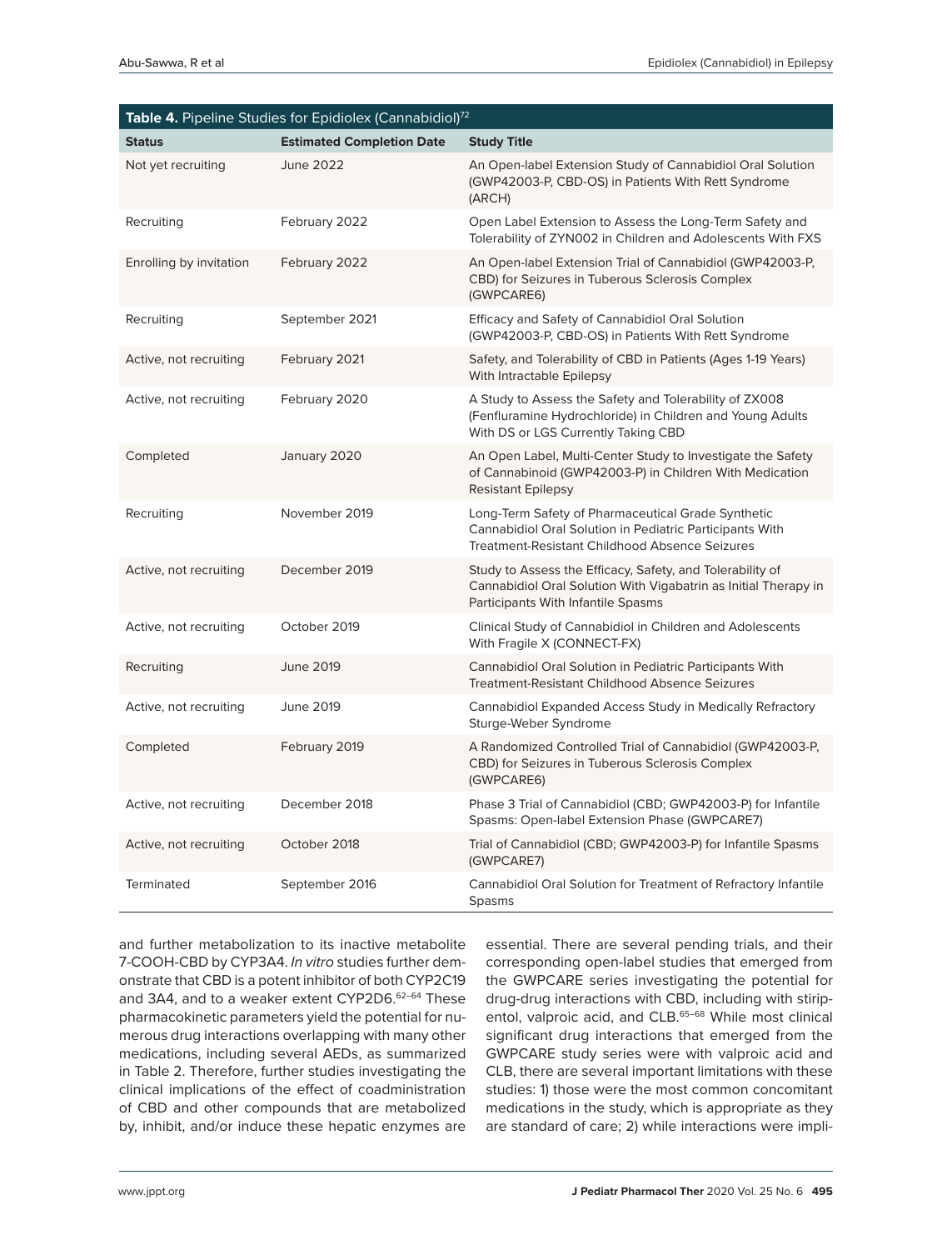cated, data are insufficient as to the details regarding the therapeutic regimens, pharmacokinetic and pharmacodynamic parameters, which would be needed to modify therapies in clinical practice; and 3) no information was provided on other AEDs that have theoretical potential for drug-drug interactions with CBD. Owing to the discovery of these drug interactions, future studies have sought to investigate the interactions with concomitant CLB both as an open-label extension study<sup>68</sup> and another randomized controlled trial<sup>67</sup> as well as concomitant VPA and/or stiripentol.<sup>6,66</sup> While the results of the above studies are very much anticipated, there are still several other antiepileptics that have theoretical interactions based on known metabolic pathways

(Table 2), and investigation into their clinical significance is warranted. Furthermore, there are other medications, outside of AEDs, that are potent inhibitors, inducers, and substrates of these hepatic metabolic pathways that need to be investigated, as evidenced by the recent case report demonstrating a 3-fold increase in tacrolimus concentrations with concomitant CBD therapy.49 While that interaction was hypothesized to be due to CBD's effect on P-gp or CYP3A4, there are currently no recommendations for dose adjustments with medications that are substrates of CYP3A4 in the package insert,<sup>1,44</sup> thus further demonstrating the need for research regarding the potential for drug interactions with CBD.

**Long-Term Efficacy.** Safety is at the forefront when considering drug-drug interactions; however, efficacy should not be neglected. Drug-drug interactions can indeed result in decreased efficacy, and loss of seizure control in the case of clinically significant reductions in plasma concentrations and/or induction of metabolism or elimination. Multimodal mechanisms of action are warranted to minimize seizure burden for patients with medially refractory epilepsy. However, which drug combinations are most efficacious in treating patients with refractory epilepsy? While we may not have a standard regimen for treating medically refractory epilepsy, there are drug combinations that are considered the backbone or "first-line" for various medically refractory epilepsy syndromes, including but not limited to DS and LGS. While very few would dispute the potential role that CBD has in the treatment of medically refractory epilepsy, it is important to investigate which AEDs in combination with CBD have the most promising outcomes. For those patients who attain seizure control, there is the plea to taper or discontinue other AEDs whether due to their lack of efficacy or intolerability and safety profile. Postmarketing data and future research are warranted to be able to assess which drug combinations have the most promising outcomes to maximize seizure control and minimize adverse effects. Likewise, while many of the pivotal clinical trials assessed the reduction of seizure frequency in different seizure subtypes as secondary outcomes, the data are still inconclusive as to whether

**496 J Pediatr Pharmacol Ther** 2020 Vol. 25 No. 6 www.jppt.org

CBD has potential benefit in other seizure subtypes outside of atonic or drop attacks in LGS and/or convulsive seizures in DS.<sup>3,4,30,42,69</sup> With emerging use of CBD in intractable epilepsy outside of these syndromes, data regarding efficacy in other seizure subtypes would be beneficial. Furthermore, a small subset of patients experienced worsened seizure frequency in the clinical trials, eliciting the question of whether or not CBD worsens particular seizure subtypes.3,4,30,42,69

**Long-Term Safety.** The most common ADRs reported in clinical studies included gastrointestinal effects (i.e., diarrhea, decreased appetite, and vomiting), somnolence, and increased aminotransferases. As alluded to previously, adverse events of somnolence and elevations in aminotransferases were precipitated by concomitant AED therapy, notably CLB and VPA derivatives, respectively. In addition to unanswered questions regarding implications of other drug-drug interactions and ADRs, there are still limited data regarding effects on reproductive health, including pregnancy and lactation. In animal studies, ADRs including embryo-fetal mortality, developmental toxicity, reduction of spermatogenesis and male reproduction impairment, and other neurotoxicities were demonstrated with higher doses than used in humans.70

# **Conclusions**

The approval of the first FDA-approved pharmaceutical-grade cannabidiol product has revolutionized the management of medically refractory epilepsy in both adult and pediatric patients. While the results of the pivotal, multicenter, clinical trials that led to its approval are promising, there is much left to be investigated before definitive recommendations can be made in clinical practice. Further research is warranted to investigate potential impact of these unanswered questions in clinical practice.

## **ARTICLE INFORMATION**

**Affiliations** University of Georgia College of Pharmacy (BS), Department of Clinical and Administrative Pharmacy (RA), University of Georgia, Augusta, GA; Department of Pharmacy (RA), Children's Hospital of Georgia, Augusta, GA; Department of Neurology (YP), Children's Hospital of Georgia, Augusta. GA; Department of Pharmacology and Toxicology (RA), Department of Neurology (RA, YP), Medical College of Georgia, Augusta, GA

**Correspondence** Renad Abu-Sawwa, PharmD; rabusawwarx@gmail.com

**Disclosure** The authors declare no conflicts or financial interest in any product or service mentioned in the manuscript, including grants, equipment, medications, employment, gifts, and honoraria.

**Ethical Approval and Informed Consent** Given the nature of this study, the project was exempt from institution review board/ethics committee review.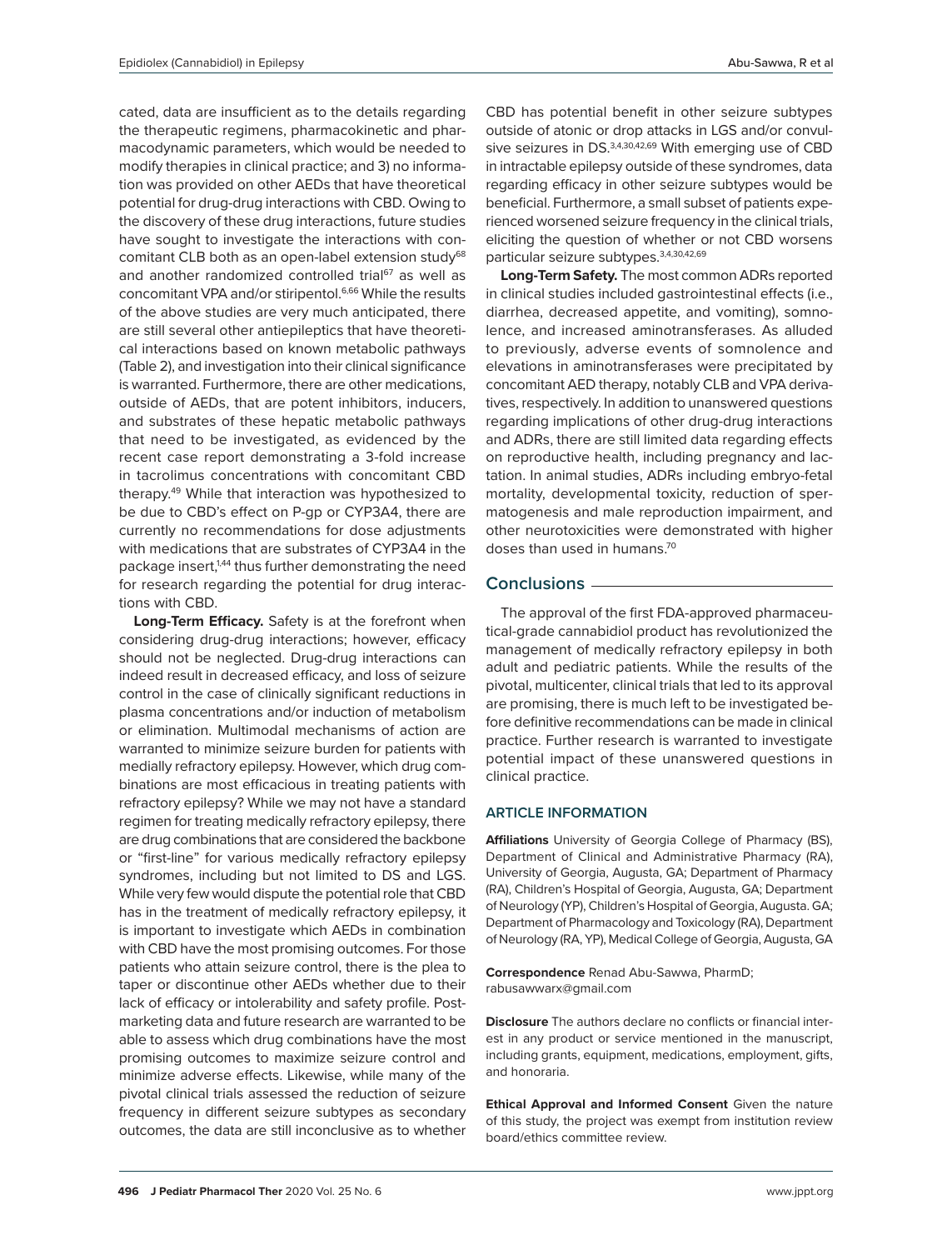#### **Accepted** June 6, 2020

**Copyright** Pediatric Pharmacy Association. All rights reserved. For permissions, email: mhelms@pediatricpharmacy.org

#### **REFERENCES**

- 1. Epidiolex [package insert]. Carlsbad, CA: Greenwich Biosciences; 2018.
- 2. Corroon J, Kight R. Regulatory status of cannabidiol in the United States: a perspective. *Cannabis Cannabinoid Res.* 2018;3(1):190–194.
- 3. Devinsky O. Trial of cannabidiol for drug-resistant seizures in the Dravet syndrome. *N Engl J Med*. 2017;376(21):2011–2020.
- 4. Devinsky O, Patel AD, Cross JH, et al.Effect of cannabidiol on drop seizures in the Lennox–Gastaut syndrome. *N Engl J Med.* 2018;378(20):1888–1897.
- 5. Brooke K, O'Connell DG, Devinsky O. Cannabinoids in treatment-resistant epilepsy: a review. *Epilepsy Behav.* 2016;70(pt B):341–348.
- 6. Bridgeman MB, Abazia DT. Medicinal cannabis: history, pharmacology, and implications for the acute care setting. *PT.* 2017;42(3):180–188.
- 7. French LMM. *NAFTA & Neocolonialism: Comparative Criminal, Human & Social Justice.* University Press of America; 2004.
- 8. Earlywine M. *Understanding Marijuana: A New Look at the Scientific Evidence.* Oxford University Press; 2005.
- 9. Denham BE. Attitudes toward legalization of marijuana in the United States, 1986-2016: changes in determinants of public opinion. *Int J Drug Policy.* 2019;71:78–90.
- 10. National Conference of State Legislatures. State Medical Marijuana Laws. 2019. Accessed April 1, 2020. http:// www.ncsl.org/research/health/state-medical-marijuanalaws.aspx
- 11. National Institute on Drug Abuse. *Drug Facts: Marijuana*. Bethesda, MD: NIDA; 2018.
- 12. Governing. State marijuana laws in 2019 map. 2019. Accessed April 1, 2020. https://www.governing.com/govdata/state-marijuana-laws-map-medical-recreational.html
- 13. Reznikoff C. Medical cannabis update. In: *American College of Physicians*. Minnesota Chapter Annual Scientific Meeting; 2015. https://www.acponline.org/about-acp/ chapters-regions/united-states/minnesota-chapter/ news-meetings/american-college-of-physicians2015 minnesota-chapter-annual-scientific-meeting
- 14. FDA. FDA regulation of cannabis and cannabis-derived products: questions and answers. 2019. www.fda.gov. Accessed April 1, 2020.
- 15. CNN. WEED. In: Gupta DS, ed. *WEED: Why I Changed My Mind on Weed*. Atlanta, GA: CNN; 2014.
- 16. Laux LC, Bebinb EM, Checkettsc D, et al, on behalf of CBD EAP Study Group. Long-term safety and efficacy of cannabidiol in children and adults withtreatment resistant Lennox-Gastaut syndrome or Dravet syndrome: expanded access program results. *Epilepsy Res.* 2019;154:7. doi:10.1016/j.eplepsyres.2019.03.015
- 17. Tyler E, Gaston DF. Pharmacology of cannabinoids in the treatment of epilepsy. *Epilepsy Behav.* 2017;70(pt B):313–318.
- 18. Pharmaceuticals plc and Its U.S. Subsidiary Greenwich Biosciences, Inc. Announce That EPIDIOLEX® (cannabidiol) Oral Solution Has Been Descheduled And Is No Longer A Controlled Substance. GlobalNewswire. 06 April 2020. Accessed 17 July 2020.
- 19. Sun Y, Dolmetsch RE. Investigating the therapeutic mechanism of cannabidiol in a human induced pluripotent stem call (iPSC)-based cellular model of Dravet Syndrome. *Cold Spring Harb Symp Quant Biol.* 2018;83:185–191.
- 20. A randomized controlled trial of cannabidiol (GWP42003- P, CBD) for seizures in tuberous sclerosis complex (GW-PCARE6). ClinicalTrials.gov. identifier: NCT02544763. https://ClinicalTrials.gov/show/NCT02544763. Accessed April 1, 2020.
- 21. An open-label extension trial of cannabidiol (GWP42003- P, CBD) for seizures in tuberous sclerosis complex (GW-PCARE6). ClinicalTrials.gov. identifier: NCT02544750. https://ClinicalTrials.gov/show/NCT02544750. Accessed April 1, 2020.
- 22. LaVito A. The cannabis industry is begging the FDA for some CBD regulaiton as Gottlieb heads to the Hill. *CNBC*. February 27, 2019. Accessed April 1, 2020 https://www. cnbc.com/2019/02/27/the-cannabis-industry-is-beggingthe-fda-for-some-cbd-regulations.html
- 23. Morrison G, Crockett J, Blakey G, Sommerville K. A phase 1, open-label, pharmacokinetic trial to investigate possible drug-drug interactions between clobazam, stiripentol, or valproate and cannabidiol in healthy subjects. *Clin Pharmacol Drug Dev*. 2019;8(8):1009–1031.
- 24. Appleton R, Macleod S. Lennox-Gastaut syndrome. Epilepsy Action. 2016. https://www.epilepsy.org.uk/info/ syndromes/lennox-gastaut-syndrome. Accessed April 1, 2020.
- 25. Sullivan J, Knupp K, Wirrell E. Dravet syndrome. 2018. https://rarediseases.org/rare-diseases/dravet-syndromespectrum/ Accessed April 1, 2020.
- 26. National Organization for Rare Disorders. Lennox-Gastaut syndrome. 2017. . https://rarediseases.org/rare-diseases/ lennox-gastaut-syndrome/. Accessed April 1, 2020.
- 27. LGS Foundation. Epidemiology of Lennox-Gastaut syndrome. 2019. . https://www.lgsfoundation.org/. Accessed April 1, 2020.
- 28. News D. Dravet syndrome prognosis. 2019. https:// dravetsyndromenews.com/dravet-syndrome-prognosis/. Accessed April 1, 2020
- 29. Michoulas A, Farrell K. Medical management of Lennox-Gastaut syndrome. *CNS Drugs.* 2010;24(5):363–374.
- 30. Thiele EA, Marsh ED, French JA, et al. Cannabidiol in patients with seizures associated with Lennox-Gastaut syndrome (GWPCARE4): a randomised, double-blind, placebo-controlled phase 3 trial. *Lancet*. 2018;391(10125):1085–1096.
- 31. Varlet V, Concha-Lozano N, Berthet A, et al. Drug vaping applied to cannabis: is "Cannavaping" a therapeutic alternative to marijuana? *Sci Rep*. 2016;6:25599. doi:10.1038/ srep25599
- 32. Dravet Syndrome Foundation. What is Dravet sydnrome? Cherry Hill, NJ: 2019. https://www.dravetfoundation.org/ what-is-dravet-syndrome/. Accessed April 1, 2020.
- 33. Cervenka MC, Hocker S, Koenig M, et al. Phase I/II multicenter ketogenic diet study for adult superrefractory status epilepticus. *Neurology*. 2017;88(10):938–943.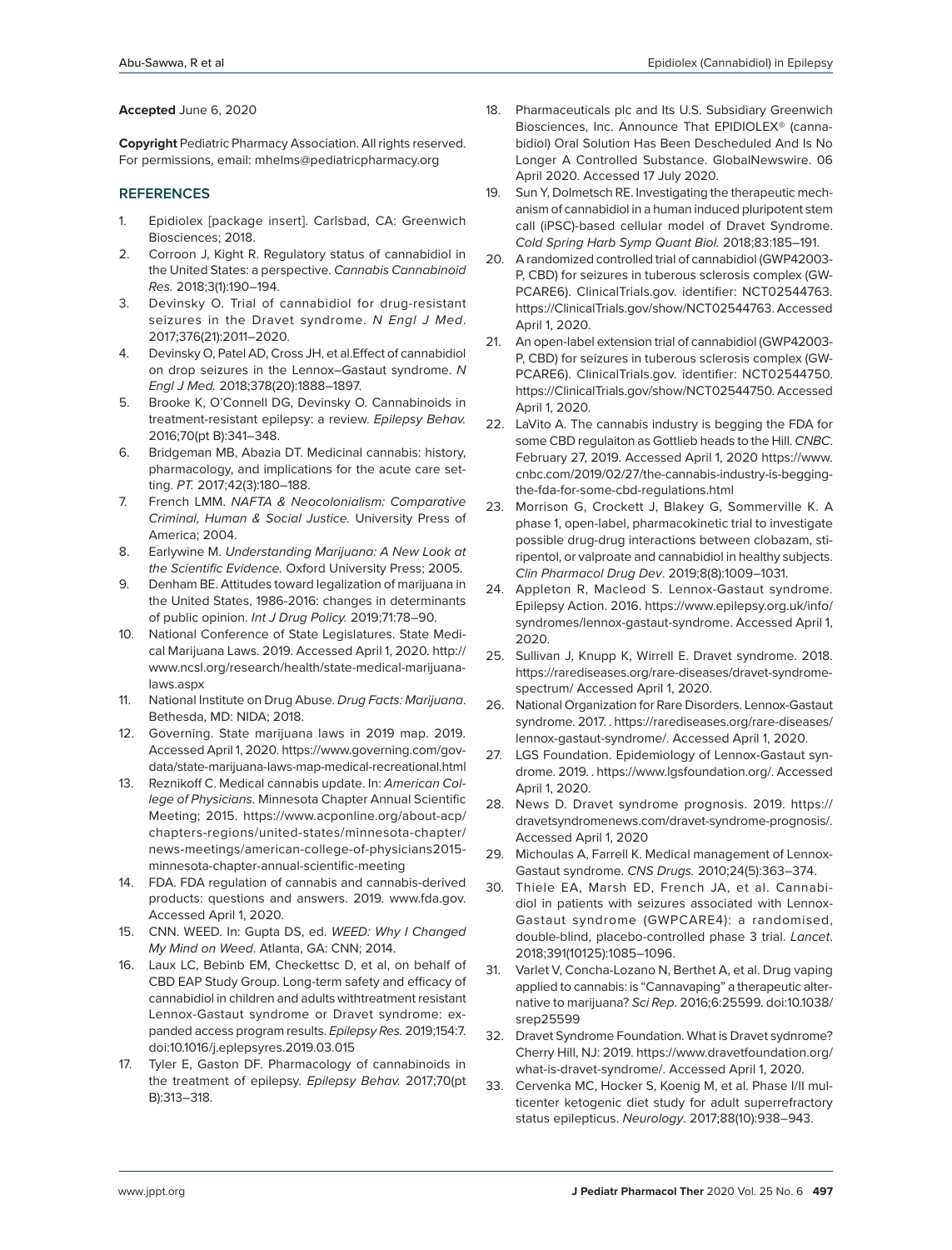- 34. Morris GL III, Gloss D, Buchhalter J, et al. Evidence-based guideline update: vagus nerve stimulation for the treatment of epilepsy: report of the Guideline Development Subcommittee of the American Academy of Neurology. *Neurology*. 2013;81(16):1453–1459.
- 35. Depakote (valproate sodium) [package insert]. North Chicago, IL: Hospira for AbbVie Inc; 2013.
- 36. Verrotti A, Striano P, Iapadre G, et al. The pharmacological management of Lennox-Gastaut syndrome and critical literature review. *Seizure*. 2018;63:17–25.
- 37. Cross JH, Auvin S, Falip M, et al. Expert opinion on the management of Lennox-Gastaut syndrome: treatment algorithms and practical considerations. *Front Neurol*. 2017;8:505. doi:10.3389/fneur.2017.00505
- 38. Onfi (clobazam) [package insert]. Deerfield, IL Lundbeck; 2019.
- 39. Lamictal [package insert]. Research Triangle Park, NC: GlaxoSmithKline; 2009.
- 40. Borrelli EP, Lee EY, Descoteaux AM, et al. Stevens-Johnson syndrome and toxic epidermal necrolysis with antiepileptic drugs: an analysis of the US Food and Drug Administration adverse event reporting system. *Epilepsia*. 2018;59(12):2318–2324.
- 41. Trivedi BS, Darji NH, Malhotra SD, Patel PR. Antiepileptic drugs-induced Stevens-Johnson syndrome: a case series. *J Basic Clin Pharm*. 2016;8(1):42–44.
- 42. Devinsky OM, Patel AD, Thiele EDM, et al. Randomized, dose-ranging safety trial of cannabidiol in Dravet syndrome. *Neurology.* 2018;90(14):1204–1211.
- 43. Thiele EA, French JA, Mazurkiewicz-Beldzinska M, et al. Cannabidiol in patients with seizures associated with Lennox-Gastaut syndrome (GWPCARE4): a randomised, double-blind, placebo-controlled phase 3 trial. *Lancet.* 2018;391(10125):1085–1096.
- 44. Gaston TE, Bebin EM, Cutter GR, et al. Interactions between cannabidiol and commonly used antiepileptic drugs. *Epilepsia.* 2017;58(9):1586–1592.
- 45. Phenytoin USP. New York, NY: Pfizer; 2009.
- 46. Phenobarbital sodium USP. Boucherville, Canada: Sandoz Canada Inc; 2015.
- 47. Topirimate USP. Titusville, NJ: Janssen Pharmaceuticals, Inc; 2017.
- 48. Klotz KA, Hirsch M, Heers M, et al. Effects of cannabidiol on brivaracetam plasma levels. *Epilepsia*. 2019;60(7):e74–e77.
- 49. Leino AD, Emoto C, Fukuda T, et al. Evidence of a clinically significant drug-drug interaction between cannabidiol and tacrolimus. *Am J Transplant*. 2019;19(10):2944–2948.
- 50. Brivaracetam USP. Smyrna, GA: UCB, Inc; 2016.
- 51. Klein P, Diaz A, Gasalla T, Whitesides J. A review of the pharmacology and clinical efficacy of brivaracetam. *Clin Pharmacol*. 2018;10:1–22.
- 52. Devinsky O, Verducci C, Thiele EA, et al. Open-label use of highly purified CBD (Epidiolex®) in patients with CDKL5 deficiency disorder and Aicardi, Dup15q, and Doose syndromes. *Epilepsy Behav*. 2018;86:131–137.
- 53. Gofshteyn JS, Wilfong A, Devinsky O, et al. Cannabidiol as a potential treatment for febrile infection-related epilepsy syndrome (FIRES) in the acute and chronic phases. *J Child Neurol.* 2017;32(1):35–40.
- 54. Phase 3 trial of cannabidiol (CBD; GWP42003-P) for infantile spasms: open-label extension phase (GWPCARE7). ClinicalTrials.gov.identifier: NCT02954887. https:// ClinicalTrials.gov/show/NCT02954887. Accessed April 1, 2020.
- 55. Trial of cannabidiol (CBD; GWP42003-P) for infantile spasms (GWPCARE7). ClinicalTrials.gov.identifier: NCT02953548.. https://ClinicalTrials.gov/show/ NCT02953548. Accessed April 1, 2020.
- 56. Cannabidiol expanded access study in medically refractory Sturge-Weber syndrome. ClinicalTrials.gov.identifier: NCT02332655. . https://ClinicalTrials.gov/show/ NCT02332655. Accessed April 1, 2020.
- 57. Safety, and tolerability of Epidiolex in patients (ages 1-19 years) with intractable epilepsy. ClinicalTrials.gov. identifier: NCT02695537. https://ClinicalTrials.gov/show/ NCT02695537. Accessed April 1, 2020.
- 58. A study to assess the safety and tolerability of ZX008 in children and young adults with DS or LGS currently taking CBD. ClinicalTrials.gov.identifier: NCT03467113. . https://ClinicalTrials.gov/show/NCT03467113. Accessed April 1, 2020.
- 59. Cannabidiol oral solution in pediatric participants with treatment-resistant childhood absence seizures. Clinical-Trials.gov.identifier: NCT03336242. https://ClinicalTrials. gov/show/NCT03336242. Accessed April 1, 2020.
- 60. A study to assess the efficacy, safety, and tolerability of cannabidiol oral solution with vigabatrin as initial therapy in participants with infantile spasms. ClinicalTrials.gov. identifier: NCT03421496. https://ClinicalTrials.gov/show/ NCT03421496. Accessed April 1, 2020.
- 61. Clinical study of cannabidiol in children and adolescents with fragile X (CONNECT-FX). ClinicalTrials.gov. identifier: NCT03614663. https://ClinicalTrials.gov/show/ NCT03614663. Accessed April 1, 2020.
- 62. Jiang R, Yamaori S, Okamoto Y, et al. Cannabidiol is a potent inhibitor of the catalytic activity of cytochrome P450 2C19. *Drug Metab Pharmacokinet.* 2013;28(4):332–338.
- 63. Yamaori S, Okamoto Y, Yamamoto I, Watanabe K. Cannabidiol, a major phytocannabinoid, as a potent atypical inhibitor for CYP2D6. *Drug Metab Dispos.* 2011;39(11):2049–2056.
- 64. Yamaori S, Ebisawa J, Okushima Y, et al. Potent inhibition of human cytochrome P450 3A isoforms by cannabidiol: role of phenolic hydroxyl groups in the resorcinol moiety. *Life Sci.* 2011;88(15–16):730–736.
- 65. An open-label extension trial to investigate possible drug-drug interactions between stiripentol or valproate and cannabidiol in patients with epilepsy. ClinicalTrials. gov. identifier: NCT02607904. https://ClinicalTrials.gov/ show/NCT02607904. Accessed April 1, 2020.
- 66. A study to investigate possible drug-drug interactions between stiripentol or valproate and cannabidiol in patients with epilepsy.ClinicalTrials.gov. identifier: NCT02607891. https://ClinicalTrials.gov/show/NCT02607891. Accessed April 1, 2020.
- 67. A randomized controlled trial to investigate possible drug-drug interactions between clobazam and cannabidiol. ClinicalTrials.gov. identifier: NCT02565108. https:// ClinicalTrials.gov/show/NCT02565108. Accessed April 1, 2020.